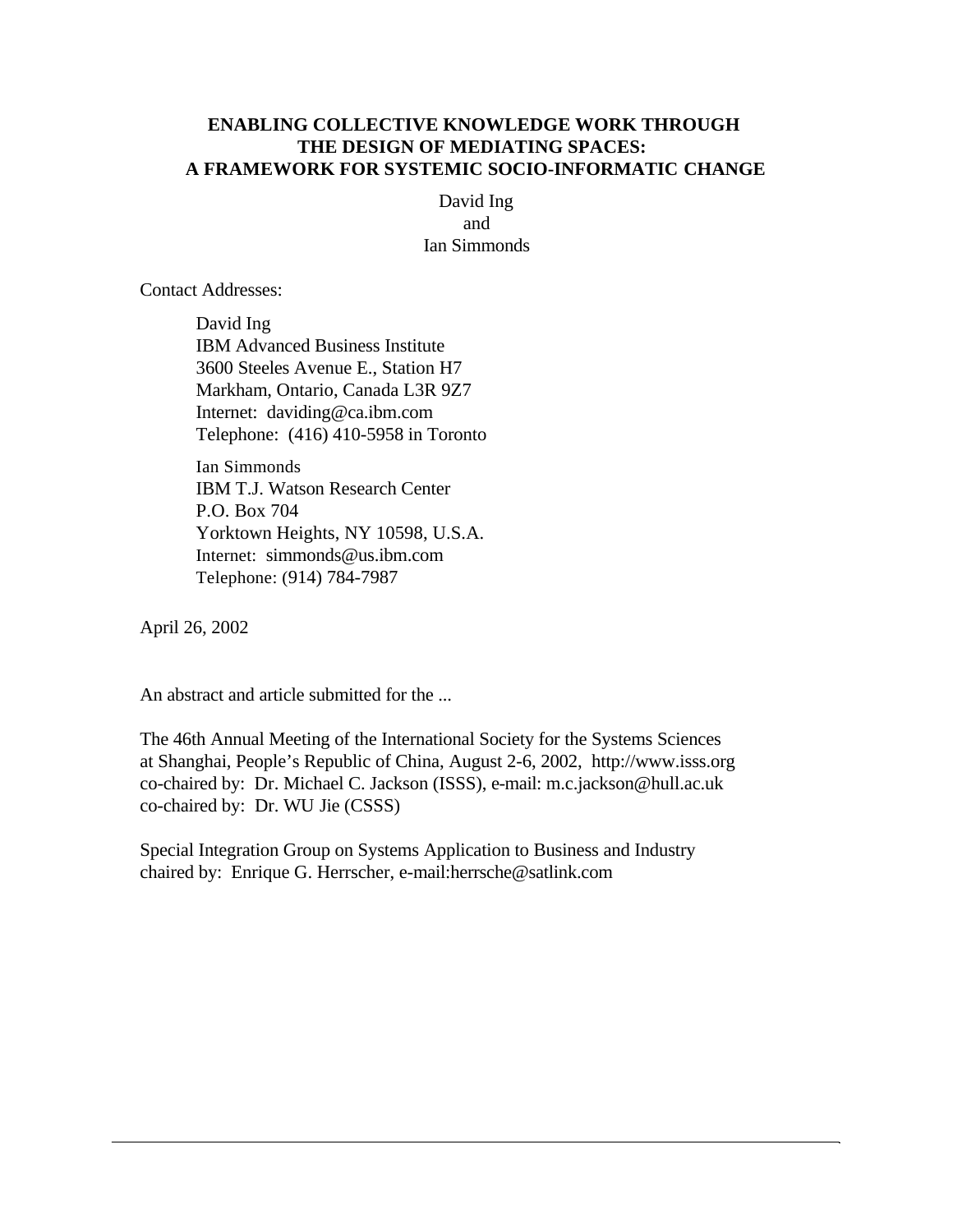Copyright 2002 by the International Society for the Systems Sciences (ISSS)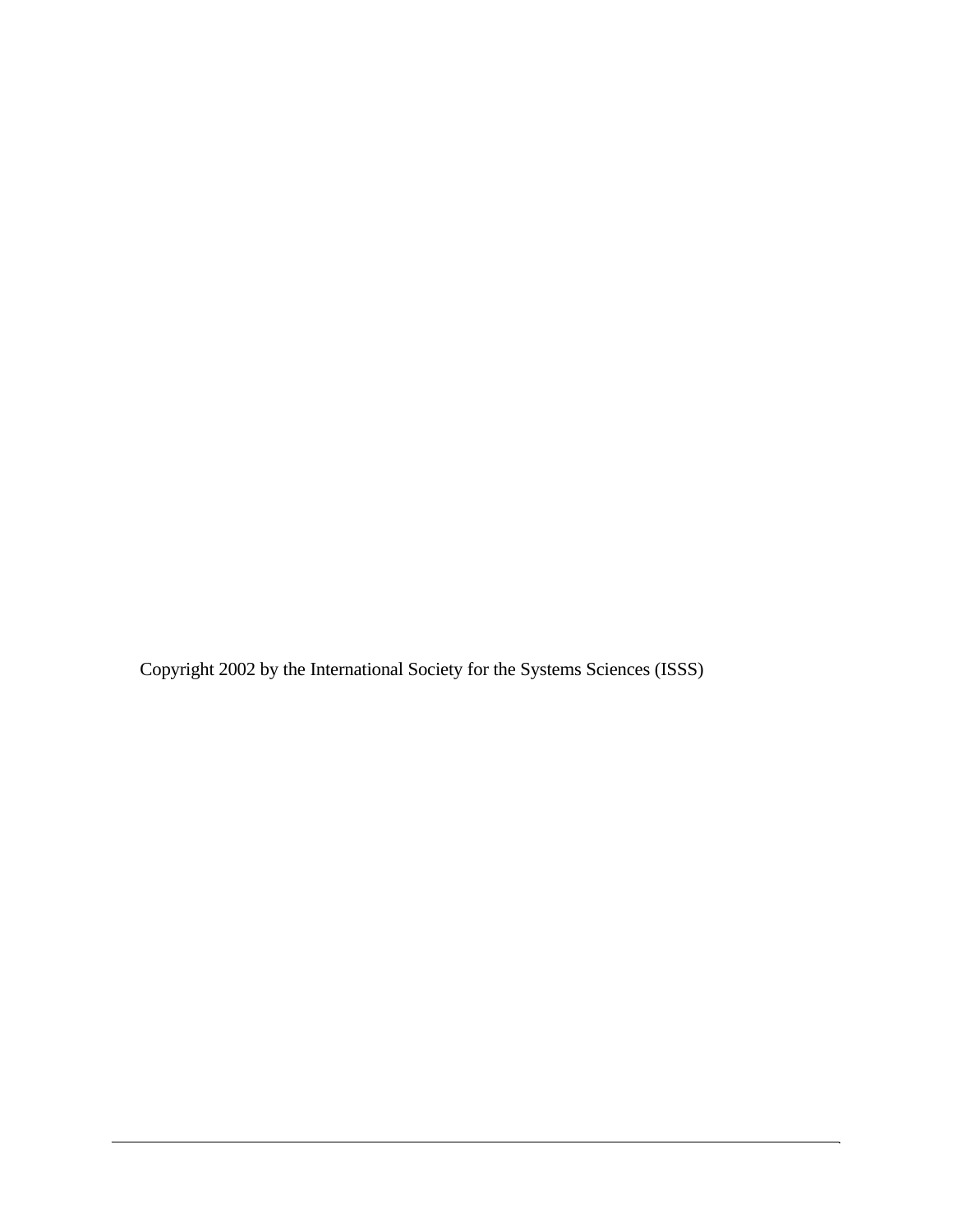# **ENABLING COLLECTIVE KNOWLEDGE WORK THROUGH THE DESIGN OF MEDIATING SPACES: A FRAMEWORK FOR SYSTEMIC SOCIO-INFORMATIC CHANGE**

## **David Ing and Ian Simmonds**

IBM Advanced Business Institute, 3600 Steeles Avenue East, Station H7, Markham, Ontario, Canada, L3R 9Z7, daviding@ca.ibm.com IBM T.J. Watson Research Center, P.O. Box 704, Yorktown Heights, NY 10598, U.S.A. simmonds@us.ibm.com

### **ABSTRACT**

We propose a framework for designers of business organizations and designers of information systems that portrays three forms of "space" that mediate social interactions: physical space, social space and informatic space. The framework aids organizational designers and information technology designers to understand some of the complexities of enabling knowledge work, by contrasting the properties of the spaces and their interactions:

- Social interaction enabled by *physical spaces* is the focus of architects of buildings and urban planners, managers locating individuals and team who work together, and conference organizers who plan events to encourage networking.
- Social interaction enabled by *social spaces* is the focus of organizational designers who develop supporting social structures such as centers of excellence or practitioner support networks.
- Social interaction enabled by *informatic spaces* is the focus of knowledge architects and process analysts, who administer and moderate groupware and workflow applications.

In addition,

• *Informatic spaces* hosted in *physical spaces* are the focus of Information Technology architects, who ensure appropriate geographical coverage, performance, availability and security through appropriate computer hardware and software (e.g. servers, access points and networks).

Since the ways in which knowledge work can be carried out vary from person to person across a community, and innovations are naturally introduced over time, an enabling infrastructure should be capable of adaptation to those changed needs. We draw on research in general systems theory, architectural theory, and social theory to inform our practices in advising on business design, and methods and tools for information modeling.

Keywords: knowledge work, social system, information system, mediating spaces,

## **INTRODUCTION**

The designers of business organizations and the designers of information systems that support organizations have traditionally been two separate communities with two separate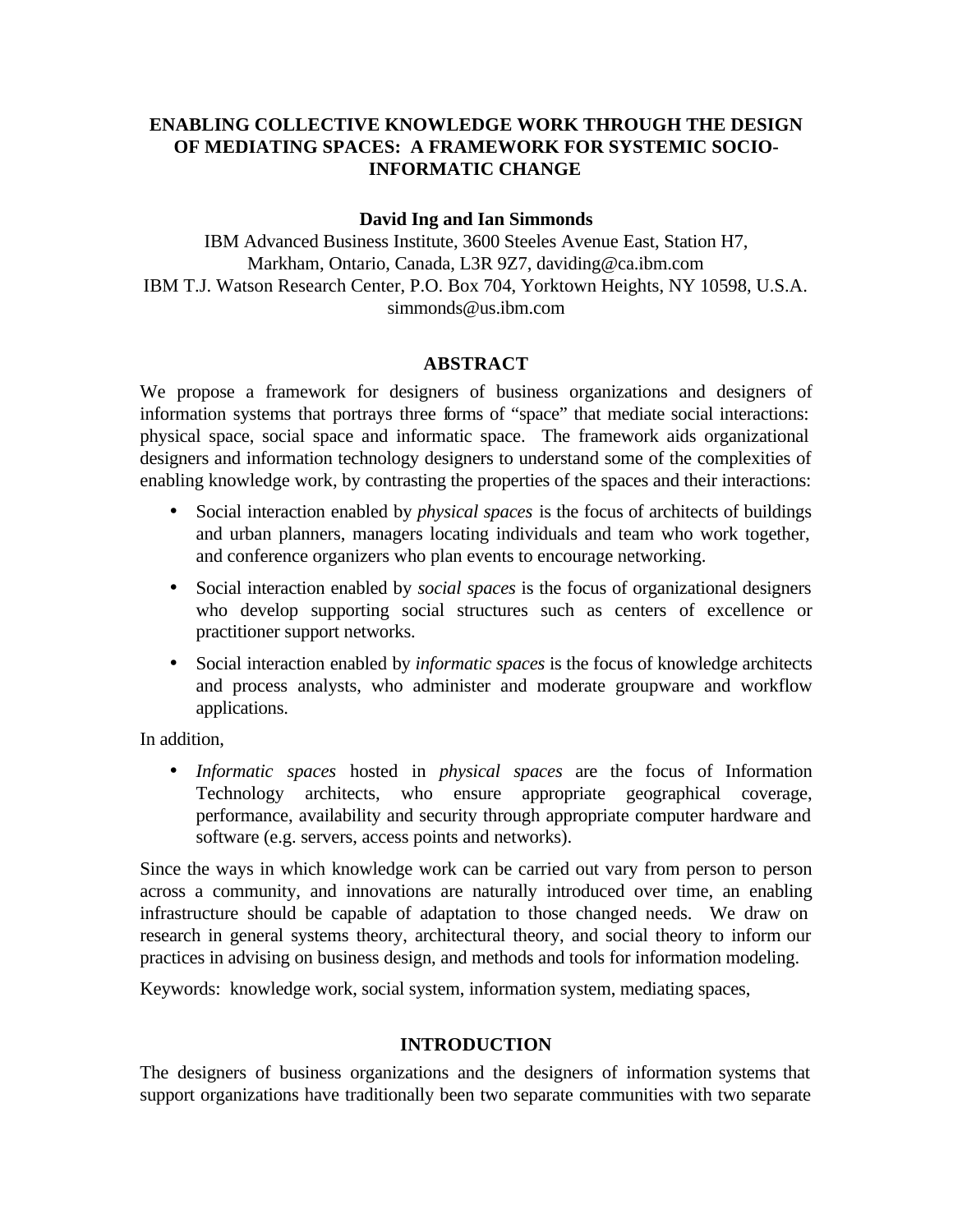sets of concepts, and two sets of languages. Managers design their business organization under the consultation of the human resources department, with an interest in placing appropriate individuals in productive roles. Business analysts translate requirements for information system designers, who seek effective methods for configuring computer-based resources, often within a predefined Information Technology architecture. The former understand business strategy as a prescribed intent towards which work teams are directed. The latter understand business strategy as a description of what business professionals do, for which information systems must be developed and maintained.

In many of today's "knowledge-based" businesses, the separation between the design of social systems and information systems is not so clean. Information is not just a byproduct of making things or serving customers, but may be the main product itself. This is true for client-driven customer services businesses, where the bulk of the value added is not in the product itself, but the customization to the needs or tastes of an individual client. This is true in businesses where expert knowledge that is difficult to codify resides in human minds, and the company assets "go down in the elevators" at the end of the day. This is true in the "net generation" of information businesses such as e-marketplaces, where no value is created unless people can access the company over the Internet.

We propose to bridge these two worlds of social systems and information systems in a systemic approach to business. The way that people work together, based on advances in information and telecommunication technologies is discussed. An approach to understanding collective social work is framed in terms of three mediating spaces. Some early applications of this mediating spaces framework are reviewed, and some future research directions are proposed.

# **WHY DO WE NEED TO RETHINK THE DESIGN OF ENABLEMENT FOR COLLECTIVE KNOWLEDGE WORK?**

The conception of "work" by much of today's society is largely rooted in concepts refined over the industrial age, where physical labor controlled machines that produced things. Enlightened researchers, such as psychologists at the Tavistock Institute in the 1950s, suggested that a mechanistic view of the enterprise did not take full advantage of the ability of workers to think and to make choices. The more that the core activities in business are based on teams of smart people collectively pooling their knowledge to create value, the more that the conception of work and enablement needs to evolve.

## **Over the past ten years, computer technology has advanced so that collective work amongst mobile knowledge workers is practical and common**

Well-respected management theorists such as Peter Drucker (1994) have heralded the coming of the "information economy" and the rise of the "knowledge worker" for some time. However, the technological infrastructure to actually support knowledge work in the collective sense has only been established over the past few years.

The state of computer technology in 1992 demonstrates how far we have come. In 1992, Microsoft released Windows 3.1, and IBM introduced OS/2 2.0. These operating systems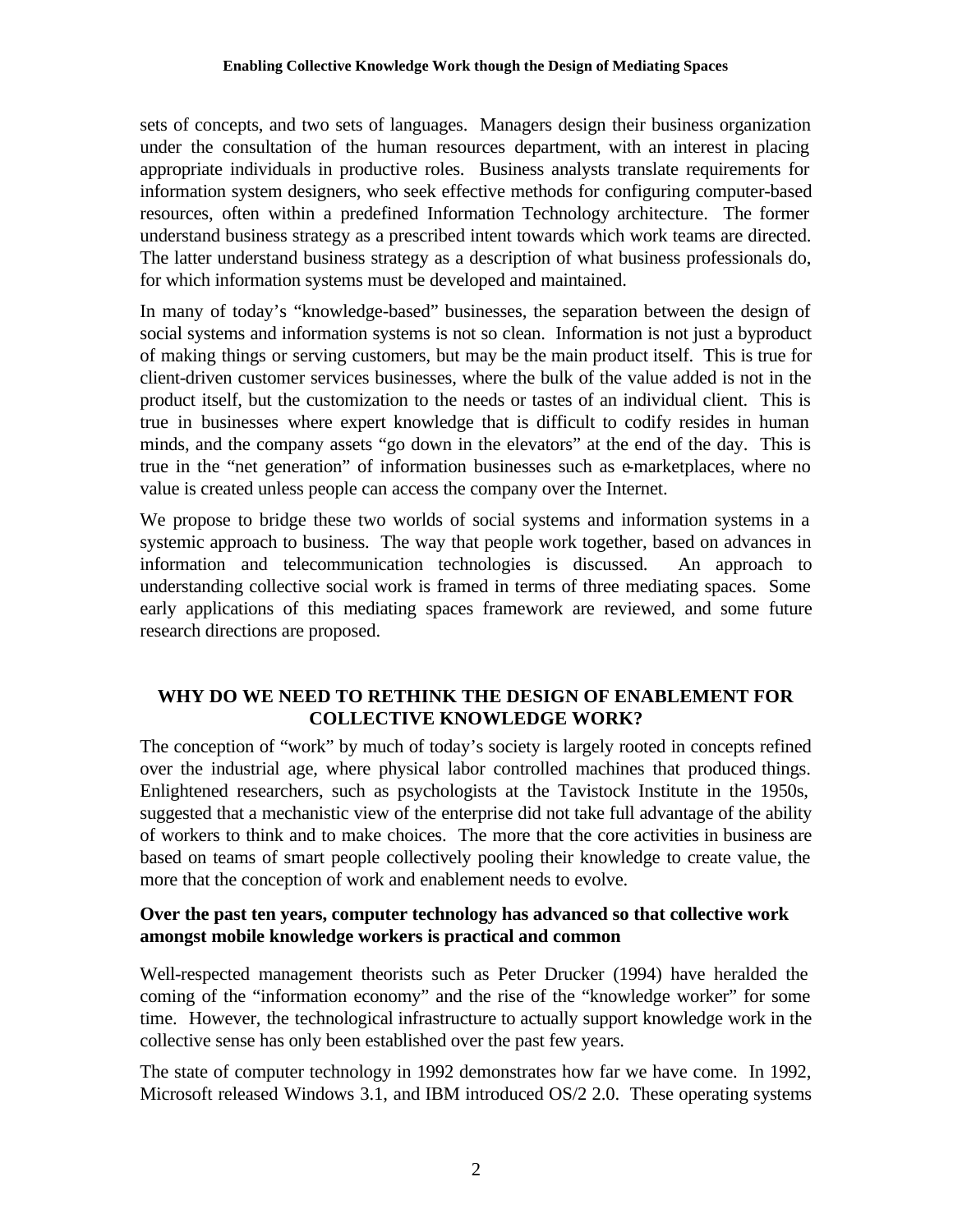popularized multi-tasking graphical user interfaces, so that knowledge workers could easily switch from one work item to another on the computer desktop, just as they would on a physical desktop. Notebook computers had been produced prior to 1992, when IBM introduced a ThinkPad with an i486 and a unique pointing device – the Trackpoint. By developing a substitute for the mouse and mouse pad, knowledge workers had their first true "laptop" computers, and began to use them as their primary workstations, supplanting desktop computers. Creative Labs had just introduced the Sound Blaster 16, marking the beginnings of multimedia standards in the computing industry. AT&T introduced a new breakthrough with a 28,800 bps modem, so that dial-in networking was more practical, at least with character-based interfaces. In 1992, the first hypertext-based web browser – Mosaic – was developed at the NCSA in Urbana- Champaign, but the Internet was still viewed as an environment primarily for academics and researchers.

For knowledge workers in 2002, notebook computers have commonly become an entitlement for all mobile employees, and for a significant number of office worker who occasionally "take work home". E-mail appears to be a ubiquitous medium for communication, supporting the exchange of word processing documents, spreadsheet calculations and presentation graphics as attachments. The web browser has become a standard interface to Internet web sites accessible around the world. There are large numbers of web sites useful for both organizational and personal interests, and high-speed access prices have fallen to consumer-affordable levels for home use.

Although these powerful computing resources are literally at the fingertips of each and every knowledge worker, the difficulties of sharing information and work together have become ever more apparent. The informal newsgroups and discussion forums of early ITbased collaboration have evolved into more purposive environments for online communities, such as teamrooms or document libraries where revisions can be shared and/or progress can be tracked. Synchronous instant messaging has replaced some asynchronous communications such as e-mail and voicemail, and may eventually converge with short messaging services on cellular telephone devices. E-meetings, where a telephone conference is supplemented by jointly viewing one participant's computer desktop over the Internet, are becoming common for normal business reviews.

# **As social interaction in shared physical workplaces has declined, shared informatic workplaces have become more popular**

The concept of work – where employees come together into a central "office" for the same eight hours every day – has changed. Telecommuting is common both for salesmen and consultants who are likely to spend as much time with their customers as they do at their home offices. When more extensive work facilities are desirable, employers make shortterm "hoteling" facilities available so that workers can sign up for a desk, a rerouted phone extension, and a network connection to high-speed printers and other resources. Permanent ownership of an office cubicle has become less important for many knowledge workers. The ability to book meeting rooms to enable occasional face-to-face interactions with a work team has become much more important.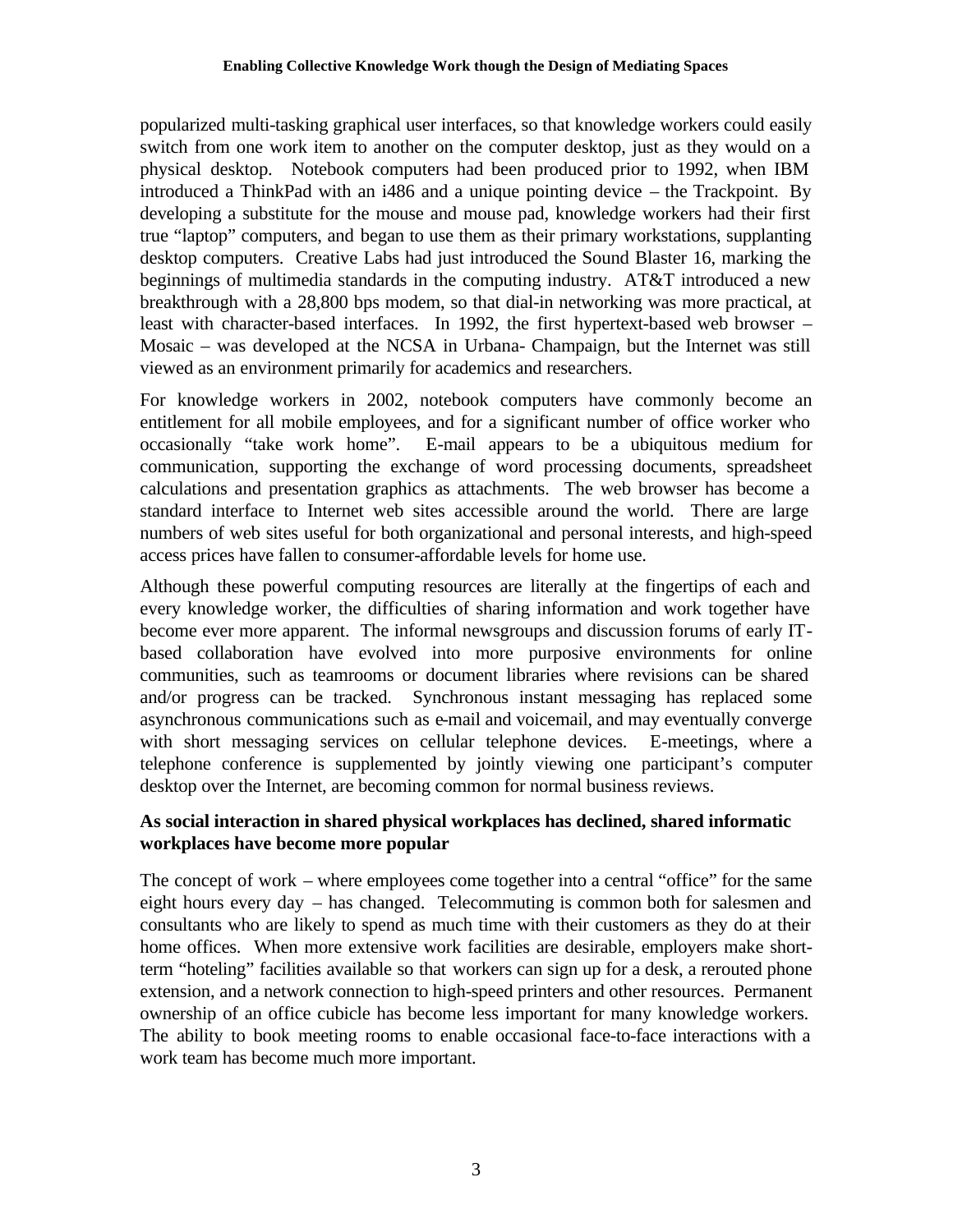The "kickoff meeting" that sees hundreds of people annually flying into a designated hotel for 5 days of internal meetings is now considered to be a luxury, rather than essential to business. Large conventions and trade shows, popular in the 1980s, have declined in attendance to become smaller, more focused events.

In 2002, however, the idea of "meeting" electronically has often become an acceptable substitute for meeting in-person. Although the use of video conferencing for work teams is still rather limited, many teams schedule weekly teleconferences by phone monthly, if not weekly. While periodic face-to-face meeting is still important, the idea of collective work with other team members "anytime, anywhere, anyhow" has become a reality. This has become true for long-time co-workers who communicate over the Internet with each other, many times per week. Halverson et. al. (2001) reported on WorldJam, a large-scale experiment to effect cultural change within IBM, in a 72-hour web-based synchronous and asynchronous electronic event. Over 50,000 IBM employees around the world participated in an environment where "best practices" towards tough business issues were debate. This trend towards social interaction over the Internet is not, however, limited to just employees inside of the most technologically advanced businesses. "Anytime, anywhere, anyhow" is also becoming true for interactions between businesses, with interactions such as B2B emarketplaces or electronic exchanges over the Internet.

Collective work obviously still is at the center of today's business environment, but the style of interaction has often changed with the new information technologies. Much of the coordination and activity that occurs can be handled asynchronously and/or at a distance. "Meetings" are still integral to any collective work, but the "places" in which they happen can be "informatic", enabled by information technology. These new information technologies obviously demonstrate features and properties that are different from interactions in physical spaces.

## **A reductive approach to a social system and its associated information system is not well-suited to a design that enables collective knowledge work**

In business design, the social system and information system are understood to be interrelated, but are often studied as if they were separable concerns. As a response to this challenge, Henderson and Venkatraman (1993) portray a necessity for "strategic alignment" between them.

The Strategic Alignment Model … identifies the need to specify two types of integration between business and I/T domains. The first, termed strategic integration, is the link between business strategy and I/T strategy reflecting the external components. More specifically, it deals with the capability of I/T functionality to both shape and support business strategy. This capability is particularly important, as I/T has emerged as an important source of strategic advantage to firms. The second type, termed operational integration, deals with the corresponding internal domains, namely, the link between organizational infrastructure and processes and I/S infrastructure and processes. This type highlights the criticality of ensuring internal coherence between the organizational requirements and expectations and the delivery capability within the I/S function.

[....] A third premise ... is that the effective management of I/T requires a balance among the choices made across all four domains. ….

[... The] Strategic Alignment Model calls for the recognition of multivariate relationships, or more precisely, cross-domain relationships. [pp. 8-9]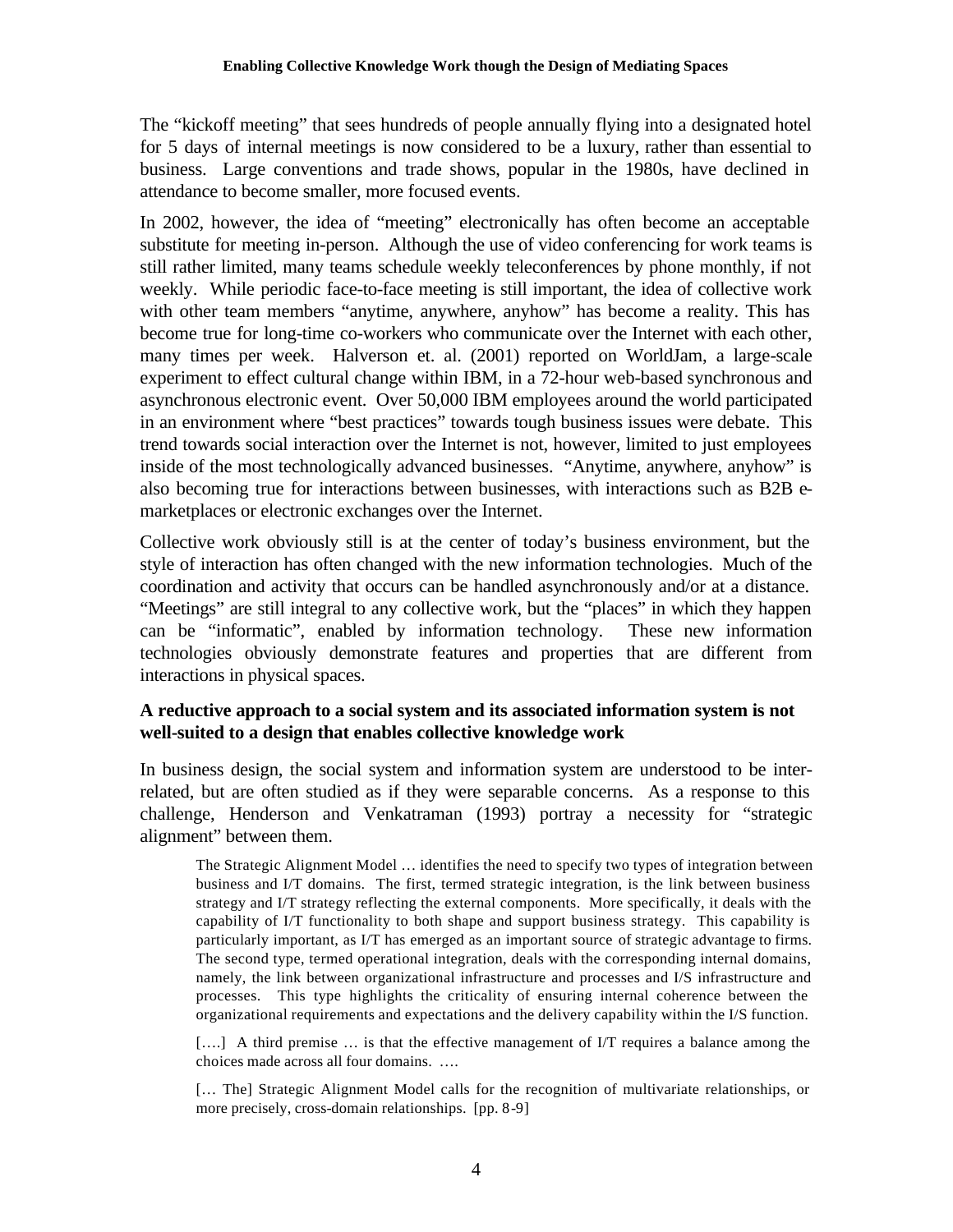Four dominant alignment perspectives are identified amongst the strategic and infrastructural aspects of business/organization and IS/IT.

- 1. Strategy execution: [business strategy]  $\rightarrow$  [organizational infrastructure]  $\rightarrow$  [I/S infrastructure]
- 2. Technology transformation: [business strategy]  $\rightarrow$  [I/T strategy]  $\rightarrow$  [I/S infrastructure]
- 3. Competitive potential:  $[I/T$  strategy]  $\rightarrow$  [business strategy]  $\rightarrow$  [organizational infrastructure]
- 4. Service level: [I/T strategy]  $\rightarrow$  [I/S infrastructure]  $\rightarrow$  [organizational infrastructure]

Yet alignment between the separate concerns does not necessarily lead to a system-level understanding.

Reductive approaches such as these are common. As an analytical model, this reductionism is helpful in describing a business world, through an account of how designs are coordinated between the business-organizational domain, and the information technology domain. As a prescriptive model for design, however, this reductive approach does not truly reflect the mutual adjustment between domains, as each one changes in response to changes in the other.

A management theorist grounded in systems theory, such as Russell Ackoff (1994) would suggest that synthesis of social and informatic domains – as parts of a business as a coherent whole – should precede analysis.

Systems thinking reverses the three-stage order of Machine-Age thinking: (1) decomposition of that which is to be explained, (2) explanation of the behavior or properties of the parts taken separately, and (3) aggregating these explanations into an explanation of the whole. This third step, of course, is synthesis. In the systems approach, there are also three steps:

- 1. Identify a containing whole (system) of which the thing to be explained is a part.
- 2. Explain the behavior or properties of the containing whole.
- 3. Then explain the behavior or properties of the thing to be explained in terms of the *role(s)* or *function(s)* within its containing whole.

Note that in this sequence, synthesis precedes analysis.

In analytical thinking, the thing to be explained is treated as a whole to be taken apart. In synthetic thinking, the thing to be explained is treated as a part of a containing whole. The former *reduces* the focus of the investigator; the latter *expands* it....

These two approaches should not (but often do) yield contradictory or conflicting results: they are complementary. Development of this complementarity is a major task of systems thinking. Analysis focuses on *structure*; it reveals *how things work*. Synthesis focuses on *function*; it reveals *why things operate as they do*. Therefore, analysis yields *knowledge*; synthesis yields *understanding*. The former enables us to *describe*; the latter, to *explain*. [pp. 16-17]

The key to collective knowledge work is social interaction. An analytical approach to social interaction would view interaction between workers as independent from the interaction between a worker and his or her information system. We propose a synthetic view of social interaction as a socio-informatic system. Changes in the socio-informatic system do not occur "first" in a social system, followed by the information system. Nor do changes occur "first" in an information system, followed then by the social system. In a socio-informatic system, changes in the social system and information system simultaneously occur for knowledge workers in interaction.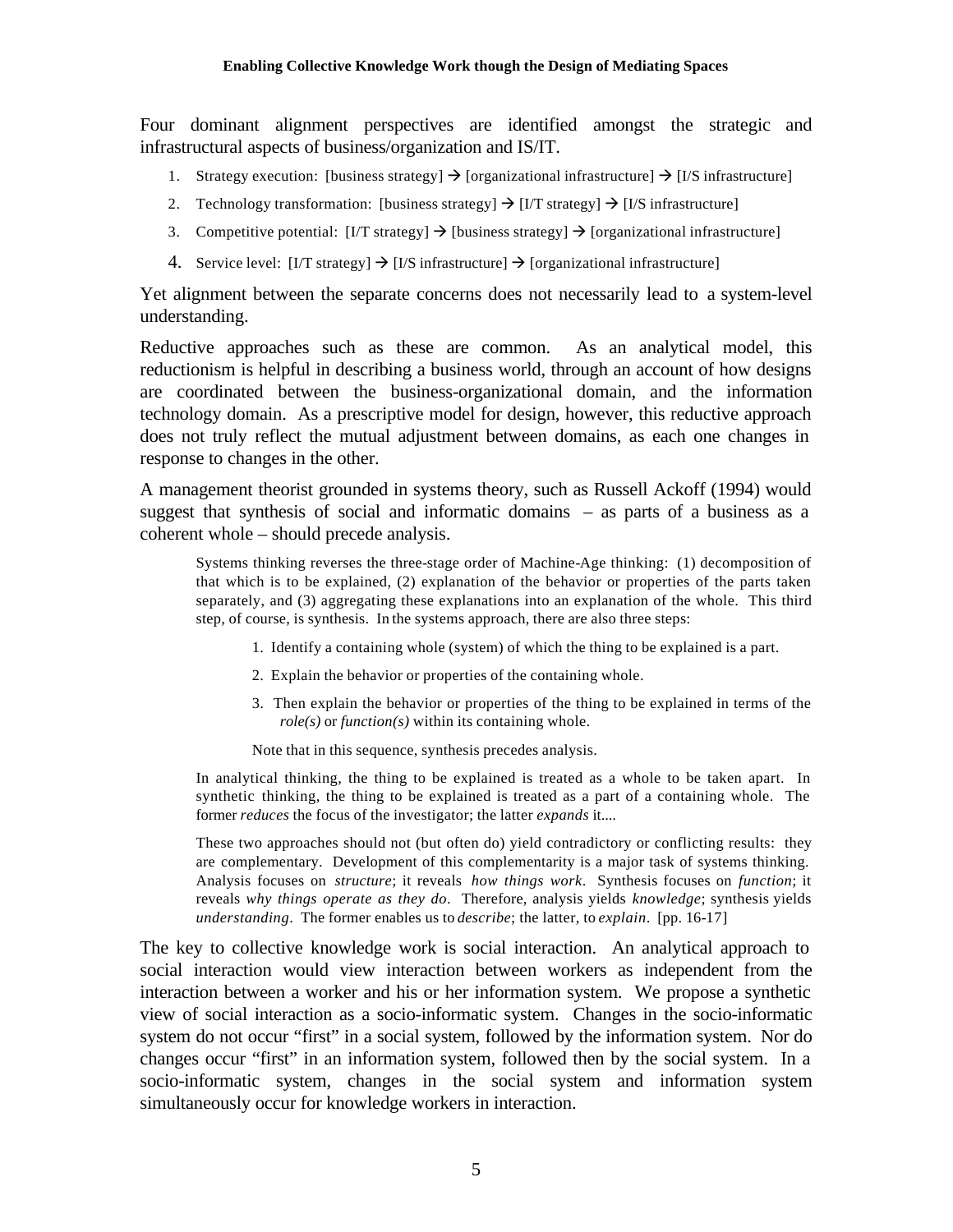## **HOW CAN WE SYSTEMICALLY ENABLE COLLECTIVE KNOWLEDGE WORK?**

Collective knowledge work results in products that are partially purposive and partially emergent. In the traditional command-and-control style of management, the supervisor specified the activities, the worker carried out the activities as specified, and the supervisor inspected the product. If there were defects in the product, and the worker had performed as directed, the accountability would fall to the supervisor – who would then need to revisit the specification. For products where knowledge work is significant, the command-andcontrol model fails, because the supervisor rarely understands the trade-offs and complexities in the tasks at hand. The knowledge worker, in a role as an "expert", makes those judgements in the process of carrying out the work. In today's workplace, the style is one of empowerment. In these situations, a supervisor or customer is more likely to specify the end product, rather than the means of production, and the worker becomes accountable for developing the activities and in-process inspection of progress.

Etienne Wenger (1998) describes this type of work in a vignette about insurance claims processing.

As an occupation, medical claims processing at Alinsu is very much focused on procedures, how to follow them, and one how to use such artifacts as forms, worksheets, computer screens and manuals. This focus starts during training and continues as trainees join their units. What claims processors learn cannot be easily categorized into discrete skills and pieces of information that are useful or harmful, functional or dysfunctional. Learning their jobs, they also learn how much they are to make sense of what they do or encounter. They learn how not to learn and how to live with the ignorance they deem appropriate. They learn to keep their shoulders bent and their fingers busy, to follow the rules and to ignore the rules. They learn how to engage and disengage, accept and resist, as well as how to keep a sense of themselves in spite of the status of their occupations. They learn to weave together their work and their private lives. They learn how to find little joys and how to deal with being depressed. What they learn and don't learn makes sense only as part of an identity, which is as big as the world and as small as their computer screens, and which subsumes the skills they acquire and gives them meaning. They *become* claim processors. [pp. 40-41]

If the supervisor has a role neither in activities specification nor in inspection, what can he or she do for knowledge workers? That role should transform to become one of an enabler, possibly as a sponsor providing workers with the resource and facilities in which the work can be carried out productively. An analytical approach to work might suggest two parallel, but separated concerns: the social system as best supported by a human resource management department; and an informatic system separately supported by an information systems development department. In collective knowledge work, we suggest that changes and interventions largely impact both the social system and the informatic system simultaneously, and should be considered as a systemic whole.

## **Social interaction is commonly understood as mediated by physical space**

In the design of built physical environments  $-$  e.g. office buildings, public places and homes – there is a long tradition of understanding the mediation of social interaction. This understanding is reflected in works such as the pattern language of Alexander et. al. (1977).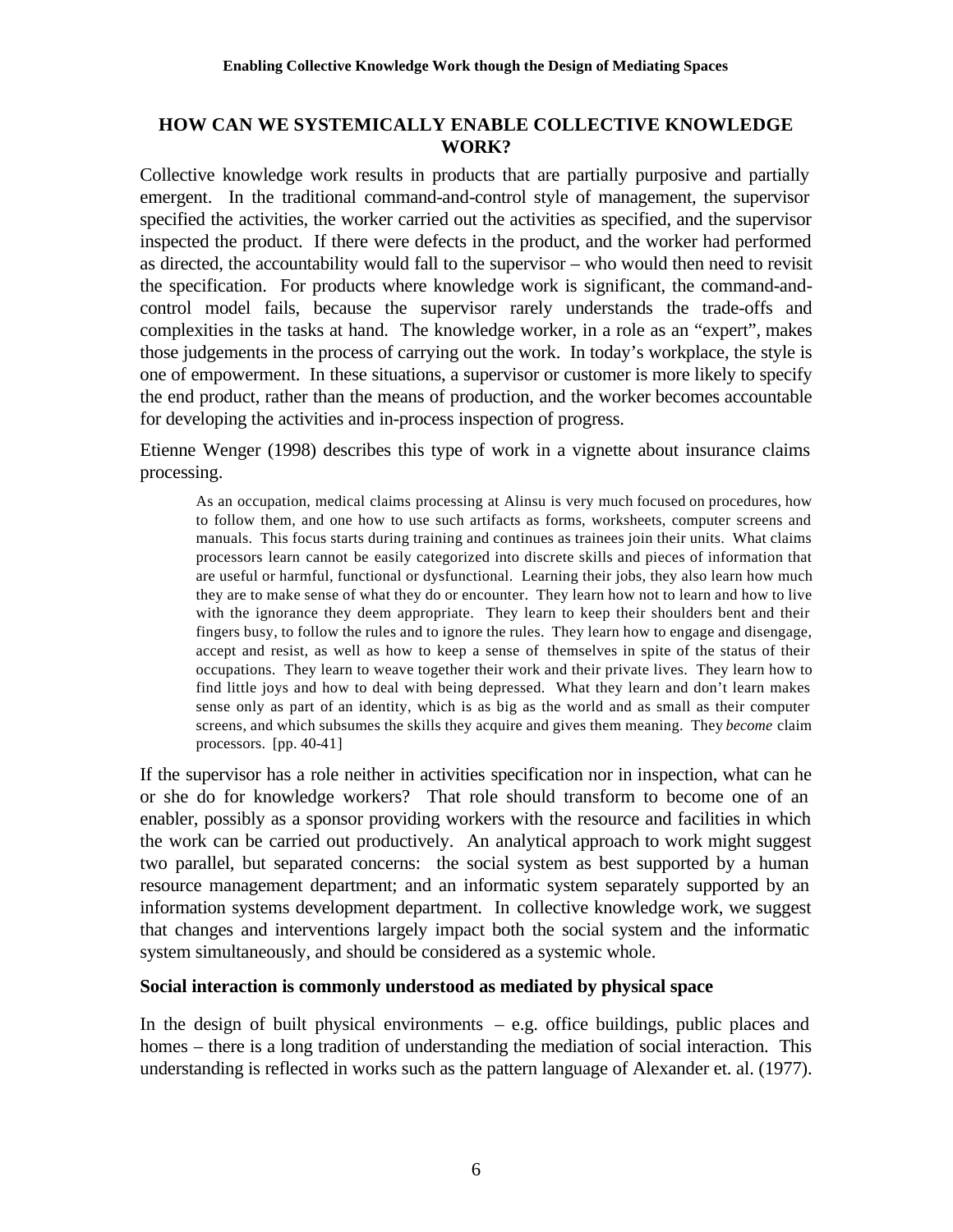Volume 1, *The Timeless Way of Building*, and Volume 2, *A Pattern Language*, are two halves of a single work. [….]

*The Timeless Way of Building* describes the fundamental nature of the task of making towns and buildings. It is shown there, that towns and buildings will not be able to become alive, unless they are made by all the people in society, and unless these people share a common pattern language, within which to make these buildings, and unless this common pattern language is alive itself.

In this book [A Pattern Language], we present one possible pattern language, of the kind called for in *The Timeless Way*. This language is extremely practical. [….]

The elements of this language are entities called patterns. Each pattern describes a problem which occurs over and over again in our environment, and then describes the core of the solution to that problem, in such a way that you can use this solution a million times over, without doing it the same way twice. [pp. ix-x]

In order for a place to "become alive", it is not sufficient to simply construct a built physical environment. People must occupy that environment. The scales at which the patterns occur range from ones in which a large number of people participate (e.g. cities) to ones in which only a few participate (e.g. private homes). Below the neighborhood level, Alexander et al. (1977) describe an environment that emerged naturally in an agricultural era, but requires attention in an industrial age.

#### 67 COMMON LAND

… just as there is a need for public land at the neighborhood level … there is a need for smaller and more private kinds of common land shared by a few work groups or a few families. [….]

#### **Without common land no social system can survive.**

In pre-industrial societies, common land between houses and between workshops existed automatically – so it was never necessary to make a point of it. The paths and streets which gave access to buildings were safe, social spaces, and therefore functioned automatically as common land.

But in a society with cars and trucks, the common land which can play an effective social role in knitting people together no longer happens automatically. Those streets which carry cars and trucks at more than crawling speeds, definitely do not function as common land; and many buildings find themselves isolated from the social fabric because they are not jointed to one another by land they hold in common. In such a situation, common land must be provided, separately, and with deliberation, as a social necessity, as vital as the streets. [pp. 336-337]

A second example demonstrates the close linkage between the built physical environment and social interaction, through a need to support varying degrees of publicness and privacy.

### 127 INTIMACY GRADIENT

[….]

### **Unless the spaces in a building are arranged in a sequence which corresponds to their degrees of privateness, the visits made by strangers, friends, guests, clients, family, will always be a little awkward.**

In any building – home, office, public building, summer cottage – people need a gradient of settings, which have different degrees of intimacy. A bedroom or boudoir is most intimate; a back sitting room or study less so; a common area or kitchen more public still; a front porch or entrance room most public of all. When there is a gradient of this kind, people can give each encounter different shades of meaning, by choosing its position on the gradient very carefully. In a building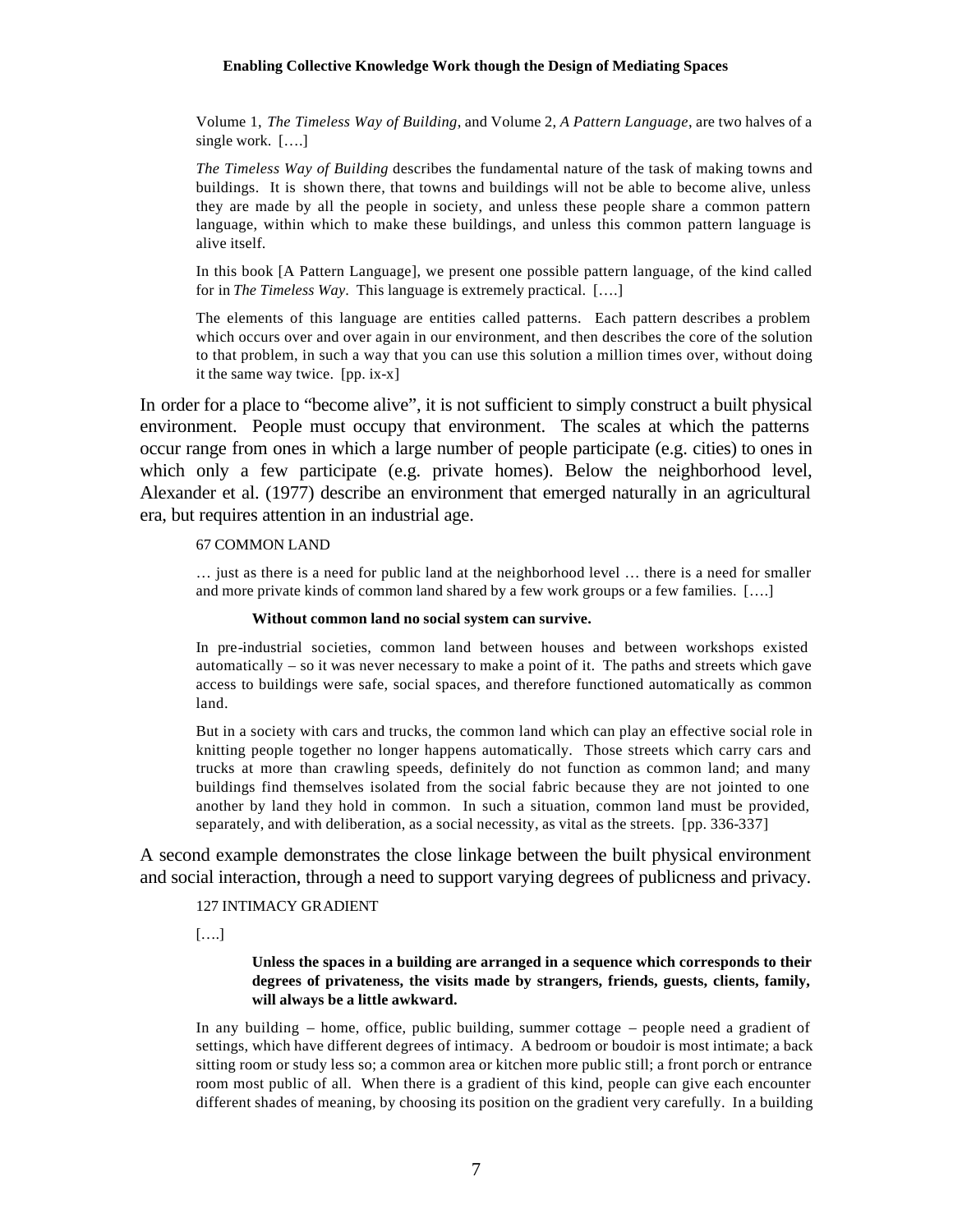which has its rooms so interlaced that there is no clearly defined gradient of intimacy, it is not possible to choose the spot for any encounter so carefully; and it is therefore impossible to give the encounter this dimension of added meaning by the choice of space. This homogeneity of space, where every room has a similar degree of intimacy, rubs out all possible subtlety of social interaction in the building. [p. 610]

In a third example, the social interaction between close family members is still described as requiring some consideration of the designed environment.

### 179 ALCOVE

… many large rooms are not complete unless they have smaller rooms and alcoves opening off them. [….]

**No homogenous room, of homogenous height, can serve a group of people well. To give a group a chance to be together, as a group, a room must also give them a chance to be alone, in one's and two's in the same space.**

This problem is felt most acutely in the commons rooms of the house – the kitchen, the family room, the living room. In fact, it is so critical there, that the house can drive the family apart when it remains unsolved. Therefore while we believe that the pattern applies equally to workplaces and shops and schools – in fact, to all common rooms wherever they are – we shall focus our discussion on the house, and the use of alcoves around the family common rooms. [pp. 828-829]

These example patterns demonstrate that careful selection, occupation and/or reshaping of built physical environments are obvious means of enabling social interaction.

### **Social interaction is also enabled by social spaces**

Organization within a social structure can similarly enable or disable social interaction. In a social system, a role can be described as a contribution of an individual towards an effort for a social group as a whole. In systems language, Ackoff (1994) uses "role" when speaking about the purposes chosen by an individual, whereas "function" is used for an organizational unit or non-purposeful parts. Hierarchies and networks are two different social structures in which roles are obviously played.

Social hierarchy is an anthropological concept, with authority demonstrated in families (e.g. with roles of parents and children) and tribes (e.g. with roles of leaders and followers). Alfred Chandler (1977) even defines business enterprises in this way.

Modern business enterprise is easily defined. [... It] has two specific characteristics: it contains many distinct operating units and it is managed by a hierarchy of salaried executives.

Each unit within a modern multiunit enterprise has its own administrative kept office. Each is administered by a full-time salaried manager. Each has its own set of books and accounts which can be audited separately from those of the larger enterprise. Each could theoretically operate as an independent business enterprise. [p. 1-2]

Social hierarchy is how the "formal organization" works. At the same time, there is also recognition of the "informal organization", which is based on peer-to-peer social networks. In characterizing collective knowledge work, Etienne Wenger (1997) identifies communities of practice as an important type of social network.

Being alive as human beings means that we are constantly engaged in the pursuit of enterprises of all kinds, from ensuring our physical survival to seeking the most lofty pleasures. As we define these enterprises and engage in their pursuit together, we interact with each other and with the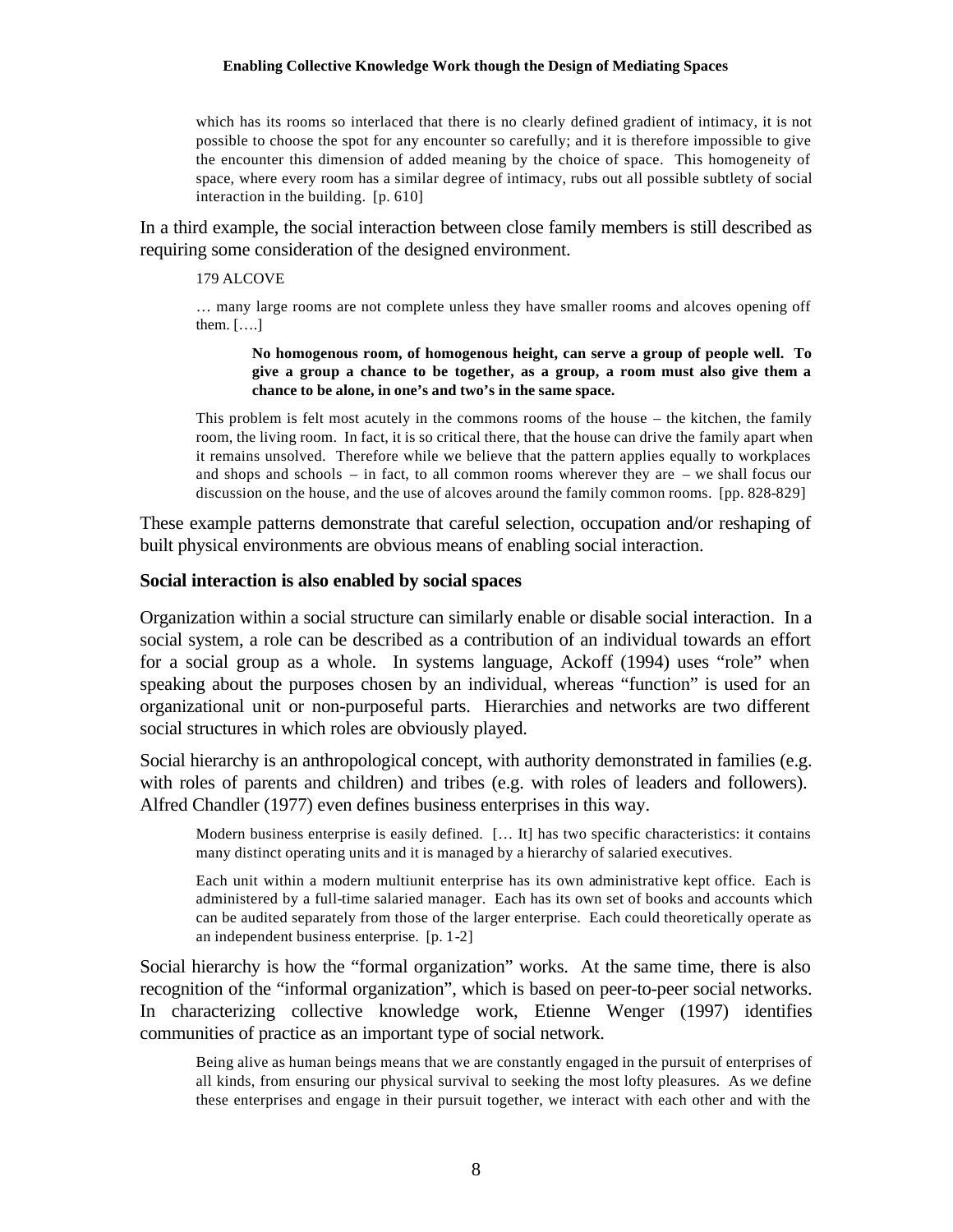world and we tune our relations with each other and with the world accordingly. In other words, we learn.

Over time, this collective learning results in practices that reflect both the pursuit of our enterprises and the attendant social relations. These practices are thus the properties of a kind of community created over time by the sustained pursuit of a shared enterprise. It makes sense, therefore, to call these kinds of communities *communities of practice*. [p. 45]

In these peer-to-peer networks, however, every person does not play an identical or equally-valued role. Karen Stephenson (1999) suggests three patterns in which key roles transmit information within an organization.

If one closely examines patterns in ancient trade networks and early settlements, … we do find a constellation of three prototypical patterns. [….] From the remains of daily routines, these same patterns unfold to tell us how people organize at work. [….]

Let's examine this notion more closely by reviewing the patterns. The first repeating pattern is to be **central** [Freeman, 1979], like the **hub** in a "hub and spoke" system on a bicycle wheel. This pattern represents an optimal distribution system for trading, settling in the flat lands and for centralizing work processes. The second pattern is the **gatekeeper** on the critical pathway between hubs and thereby connecting hubs to each other. These gatekeepers serve as important links or bridges along waterways, connecting one part of a society to another, or one part of an organization to another. The third pattern is the **pulsetaker**, someone who is maximally connected to everyone via the shortest routes. Pulsetakers have their finger on the pulse of the organizations and know what everyone is thinking and feeling. Machiavelli was a pulsetaker, someone behind the scenes and arguably all seeing if not all knowing. These three **culture carriers** are pivotal and operate as change agents in a general sense, that is, they can resist change if they want or, by the same token, can rapidly catalyze change if they choose. Once identified, culture carriers can be used to retard or speed the rate of a restructuring or an acquisition or divestiture of another company. [pp. 7-40 - 7-41].

In another approach to describing social epidemics, Malcolm Gladwell (1999) describes role types of "mavens", "connectors" and "salesmen". Paul Revere is described as an effective "connector", carrying information about the oncoming British Army on a ride northward from Boston, whereas a fellow revolutionary, William Dawes, was ineffective on his ride westward. William Dawes was, literally and figuratively, in the dark about who the most important revolutionary contacts were, whereas Paul Revere knew exactly upon which doors to knock. These types of informal roles, as described by Malcolm Gladwell and Karen Stephenson, often emerge based on the personal characteristics of the individual.

The design of formal roles, in relation to informal roles, can either enable or disable social interaction. In a complicated map of interpersonal ties within a large company, Stephenson discovered an unlikely group: a "smoking circle". High-level executives through lowerlevel managers were shunned, when engaged in their smoking habit, to a common area outside of the building. This provided an informal venue for the exchange of company information, often more frequently and rapidly than through formal channels. In addition, Stephenson has suggested that an awkward feeling in a social network can sometimes be resolved by promoting a problem individual, and thereby changing the dynamics of an information peer-to-peer group, into a hierarchical association. Such a promotion, in effect, creates a larger social "distance" between the individuals.

Although some work communities emerge without intervention, social mediation is often actively encouraged. Teams, workgroups or task forces are commonly formed to work on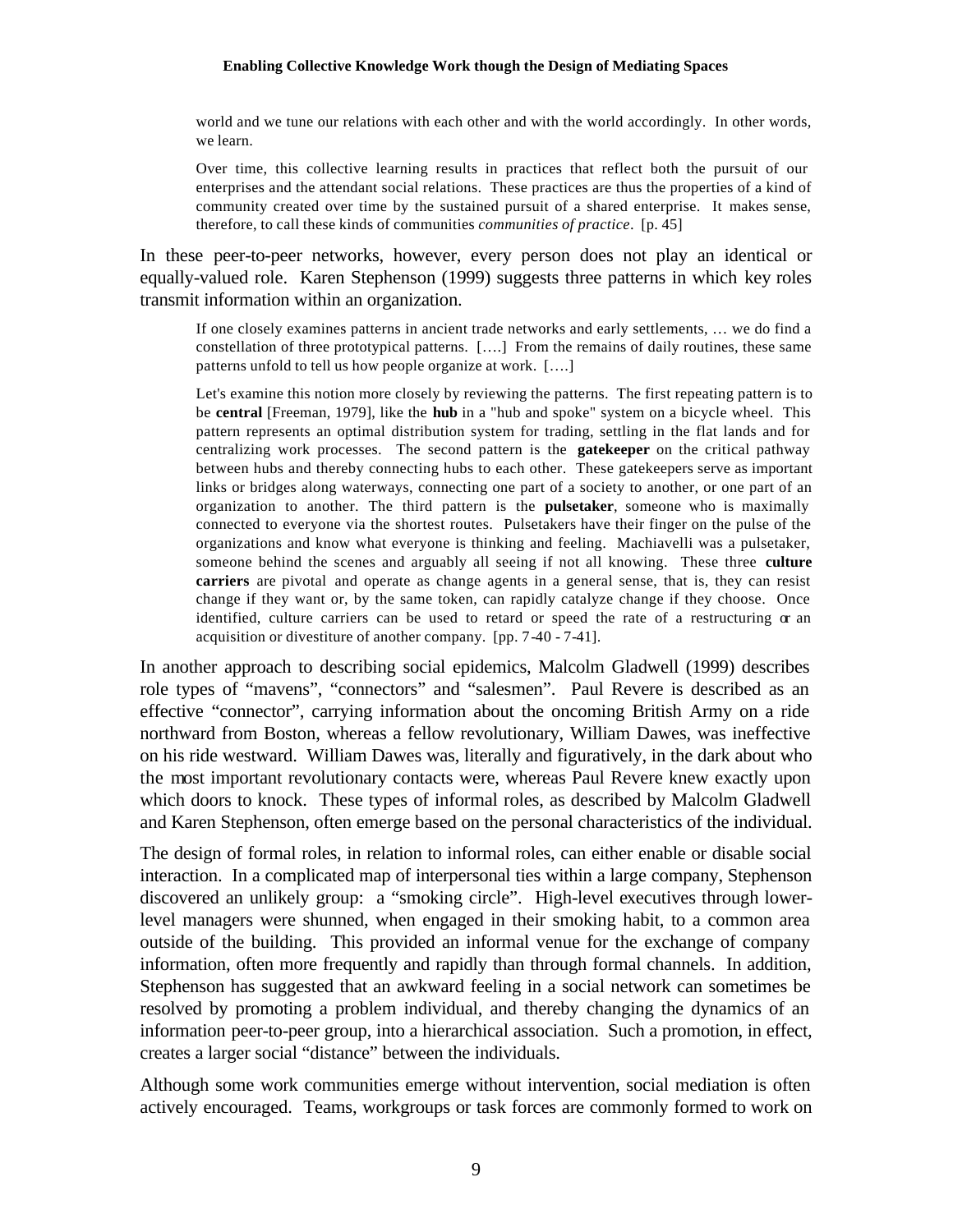specific projects or to focus on important issues. When work quality or skills require attention, practitioner support networks or centers of excellence may be established with a mission to ensure vitality. Call centers with 1-800 numbers are often promoted as a first point-of-contact for business professionals seeking help, or as a centralized point from which resources are dispatched. These forms of mediation serve two purposes. They bring together specialists or experts so that knowledge can be consolidated and/or reproduced within a community of peers. They also signal the importance that sponsors place on the supporting of the community of knowledge workers at large, through the legitimation and funding of specific roles.

## **Advances in supporting persistent conversation draws attention to spatial aspects in information**

In a non-complex world, mediating the social interaction between community or team member in a single physical space and encouraging coherent social support should enable strong collective performance. In practice, however, it is neither always feasible nor desirable to do so. The demand for skills around the world may drive geographic dispersion of resources. Providing direct social access to experts may not be the most effective method of supporting a wide range of requests for knowledge, ranging from the simple to the very complex.

The spirit of social interaction means that so-called "knowledge bases" should be more than just databases, where a business professional keys in a search and the computer regurgitates pre-structured facts and figures. As more of the world's knowledge appears in the context of opinions, discussion and debate in online "virtual" environments, information systems are being reconceived as a medium through which people converse. In research around text-based, multi-user dialogue systems (MUDs), Thomas Erickson (1993) suggested that social interaction can be influenced in an informatic space, just as it can in physical spaces. Analogues described include:

- Evocative objects, that can generate and catalyze interactions (e.g. playing with a sculpture in an urban environment)
- Spatial constraints that can generate social activity (e.g. stoplights that result in waiting pedestrians browsing a news-stand)
- Spatial elements used to structure activity (e.g. a crack in the pavement signaling a gap between an ATM user and people waiting)
- Places as spaces with meaning (e.g. closets and drawers to store things; libraries for storing and browsing artifacts)
- Rituals and places that suggest social interaction (e.g. "sacred" places such as a post office where neighbors meet each other to chat, or a corner store where business is done).

Until recent years, much of the focus in human-computer interaction (HCI) research was centered on the man-machine interface, i.e. the ways in which humans input data into a computer, and the ways in which the computer responds to human with visual images or sounds. As computer-based collaborative environments have evolved, the focus has shifted much more to human-human interaction, with networked computers as the mediating environment. Technology as a medium is not a new idea. Telephones and televisions are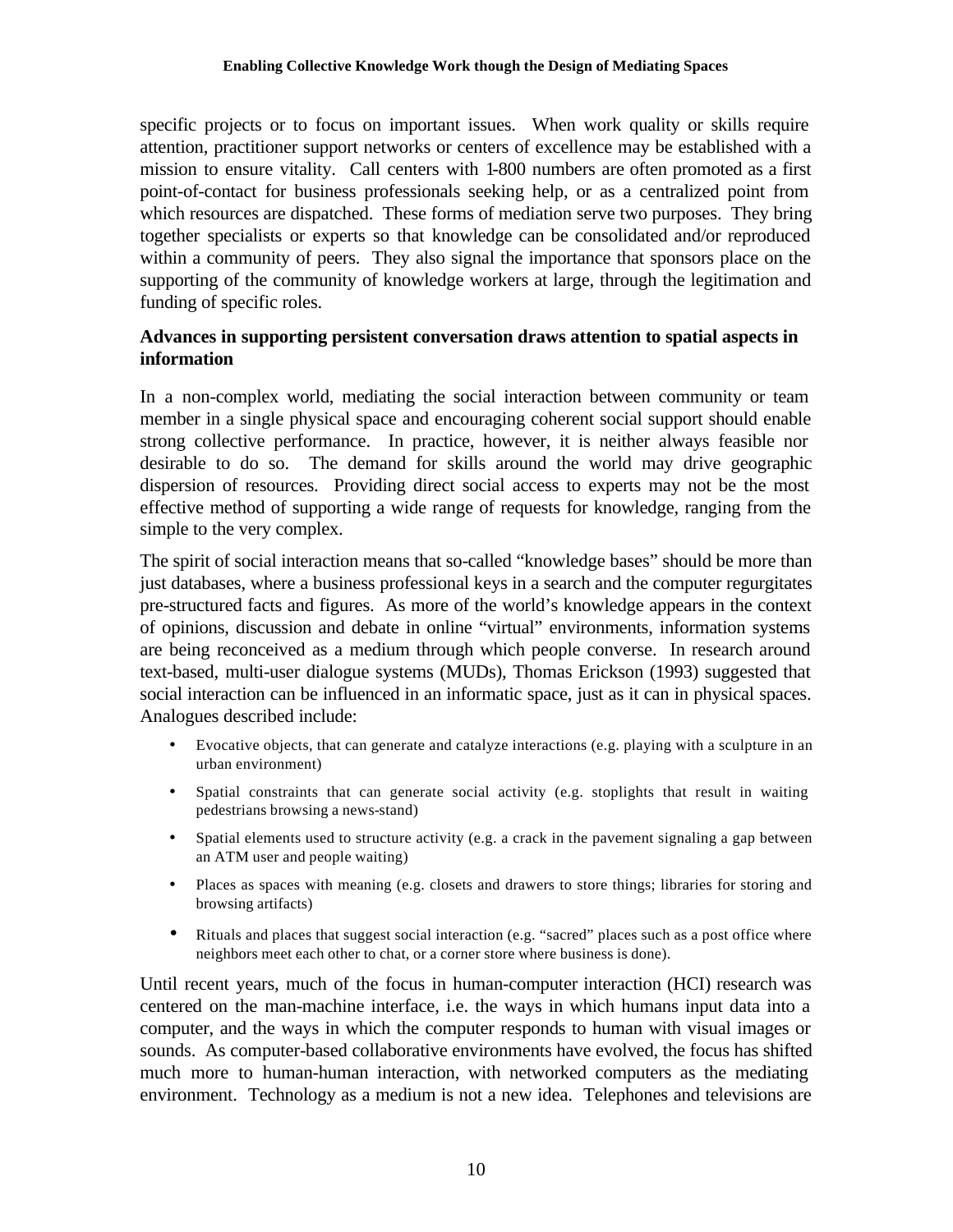clear examples where human interaction is mediated by electronic means. The advances in computers, however, have enabled a level of interactivity that allows individuals not merely to exchange assertions, but to converse in a give-and-take that is more personal. In contrast to telephone conversations that are practically ephemeral, Thomas Erickson (1999) suggests that a digital medium that supports "persistent conversations" introduces some new dynamics to interaction.

Persistence expands conversation beyond those within earshot, rendering it accessible to those in other places and at later times. Thus, digital conversation may be synchronous or asynchronous, and its audience intimate or vast. Its persistence means that it may be far more structured, or far more amorphous, than an oral exchange, and that it may have the formality of published text or the informality of chat. The persistence of such conversations also opens the door to a variety of new uses and practices: persistent conversations may be searched, browsed, replayed, annotated, visualized, restructured, and recontextualized, with what are likely to be profound impacts on personal, social, and institutional practices.

To construct informatic spaces that better support social interaction, Erickson et. al. (1999) draw on their experiences with the Babble prototype to suggest adding physical and social cues. These include …

- Social translucence: I can know you're active in the informatic space (even though I can't physically see you).
- Social proxies: I can see your participation and/or interest in topics in the informatic space
- Indexability: I can search and trace the threads of conversation back in the history of the informatic space
- Shared context: I can understand why certain things were said by consulting the history of exchanges we've had in the informatic space

Information technologies at the leading edge in 2002 portray informatic space as a "place" for social interaction. Web conferencing or e-meetings combine visual presentations with either teleconferences or audio playback so that workers located at many distributed sites can view and discuss specified business topics together. Features such as "I am away" appear in instant messaging communications. On the Internet, it usually doesn't matter where the computer servers are physically located, and the social interaction can still occur in the shared informatic space.

## **Space has common features in the social interaction of physical, social and informatic contexts around proximity**

Why is "space" a natural concept for social interaction, in the physical, social and informatic senses? We suggest that there are common properties in each mediating space around centers and neighborhoods. It is natural to think about things as closer or farther apart in each of these spaces.

In physical space, we can refer to a site as a center, with a territory as a neighborhood. As an example, a multinational business enterprise will commonly have one or more head offices, which represent centers for geographic regions. The territories of customers served by each head office are usually partitioned by geographic and/or political boundaries. To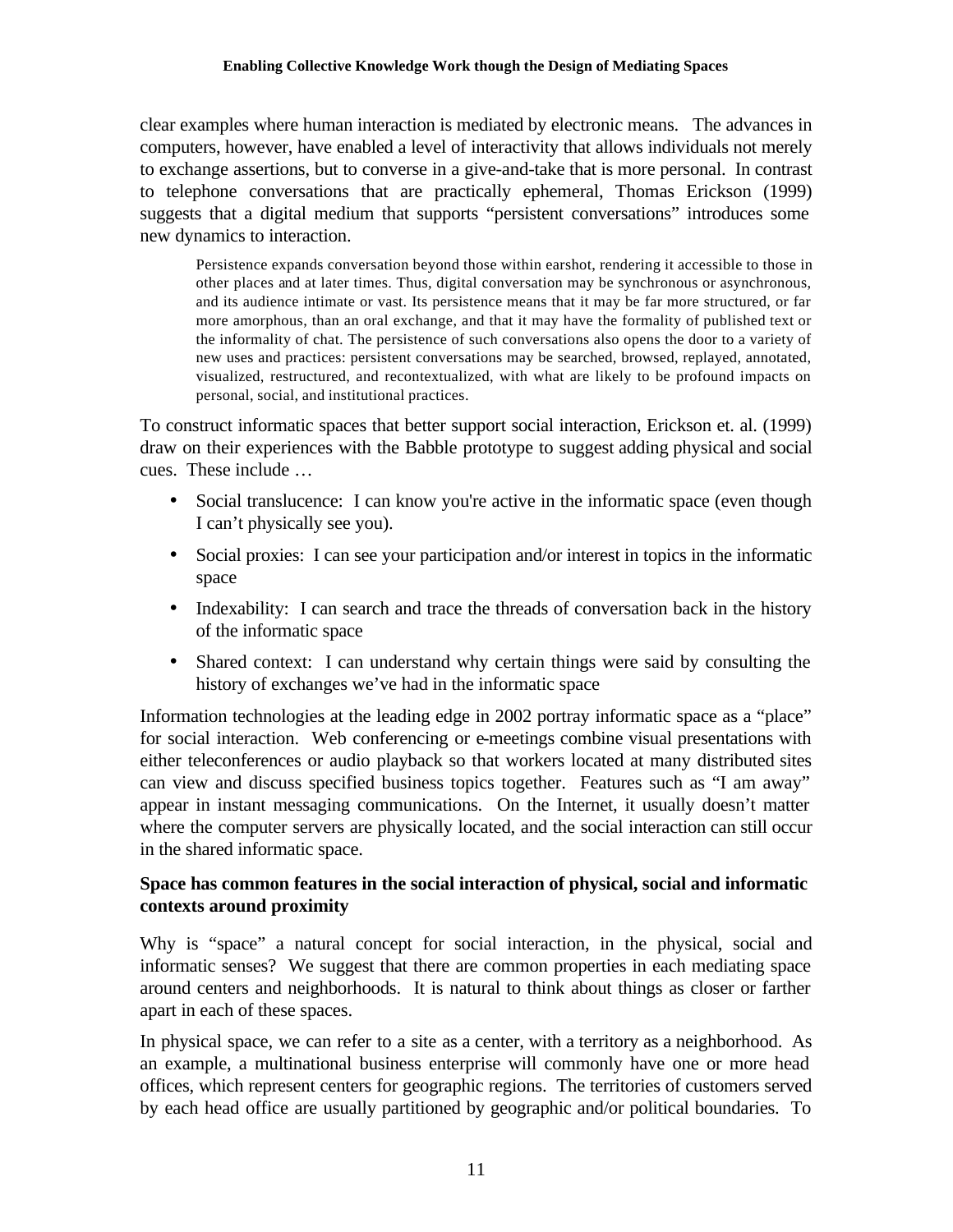be close in physical space could mean a distance visible to the human eye, or maybe a short walk away. The enablement of social interaction in physical space usually requires investments in real estate and/or shared office facilities.

In social space, we can refer to a role as a center, with a community as a neighborhood. As an example, a plant manager in San Jose, California may have a formal reporting structure up through a worldwide vice-president of manufacturing. He may participate in multiple communities as a result of his position, such as a community of plant managers around the world, or local senior managers in the western U.S. The communities may or may not align to formal organizational structures within the enterprise. To be close in social space could mean a relationship sufficiently close to address the other person on a first name basis, or the ability to access him or her on the telephone with minimal effort. The enablement of social interaction in social space usually requires an understanding of common purpose and definition of role towards shared goals.

In informatic space, we can refer to a representation as a center, with a classification as a neighborhood. A representation is an abstraction of something real, possibly an artifact such as a drawing or written document. Thus, a database entry labeled as a "car" in a product catalog is not the car itself, but an informatic representation of the car. The representation may be portrayed as being categorically closer to some other representations than others, based on a context. Thus, a car may be categorized as close to a bicycle in an informatic space, in the context that they are both transportation vehicles. In another context, a car may be categorized as close to a house in an informatic space, because these two represent the largest two outlays in capital that the average consumer will ever make. The enablement of social interaction in informatic space requires development of a shared context, so that the representation will make sense to the social participants. This may occur through formal methods such as training, or over long-term exposure through mutual experiences.

This analytic distinction between physical, social and informatic spaces is artificial, but can be employed as a framework to ensure that social interactions are properly enabled, particularly in purposive activities such as business. The different properties of each mediating space can be leveraged to advantage in improving the quality of social interaction, or observed as inhibitors to their improvement.

# **Social interaction occurs naturally in compact designs, but must be actively enabled in expansive designs**

In the agricultural economy, telecommunication technology didn't exist. Travel was largely considered a luxury, and most people lived and died close to where they were born. Even in the latter part of the industrial age, telecommunications technology used to be considered expensive. When telephone companies were still monopolies, a long-distance call was considered to be a special, if not major, event. Business was conducted in a compact design, where social interaction was mediated by three spaces that largely overlapped. Worker performing activities together would tend to come to the same physical location, day after day -- a physical mediating space. Each worker would naturally know the names and roles of almost everyone else in the workplace – a social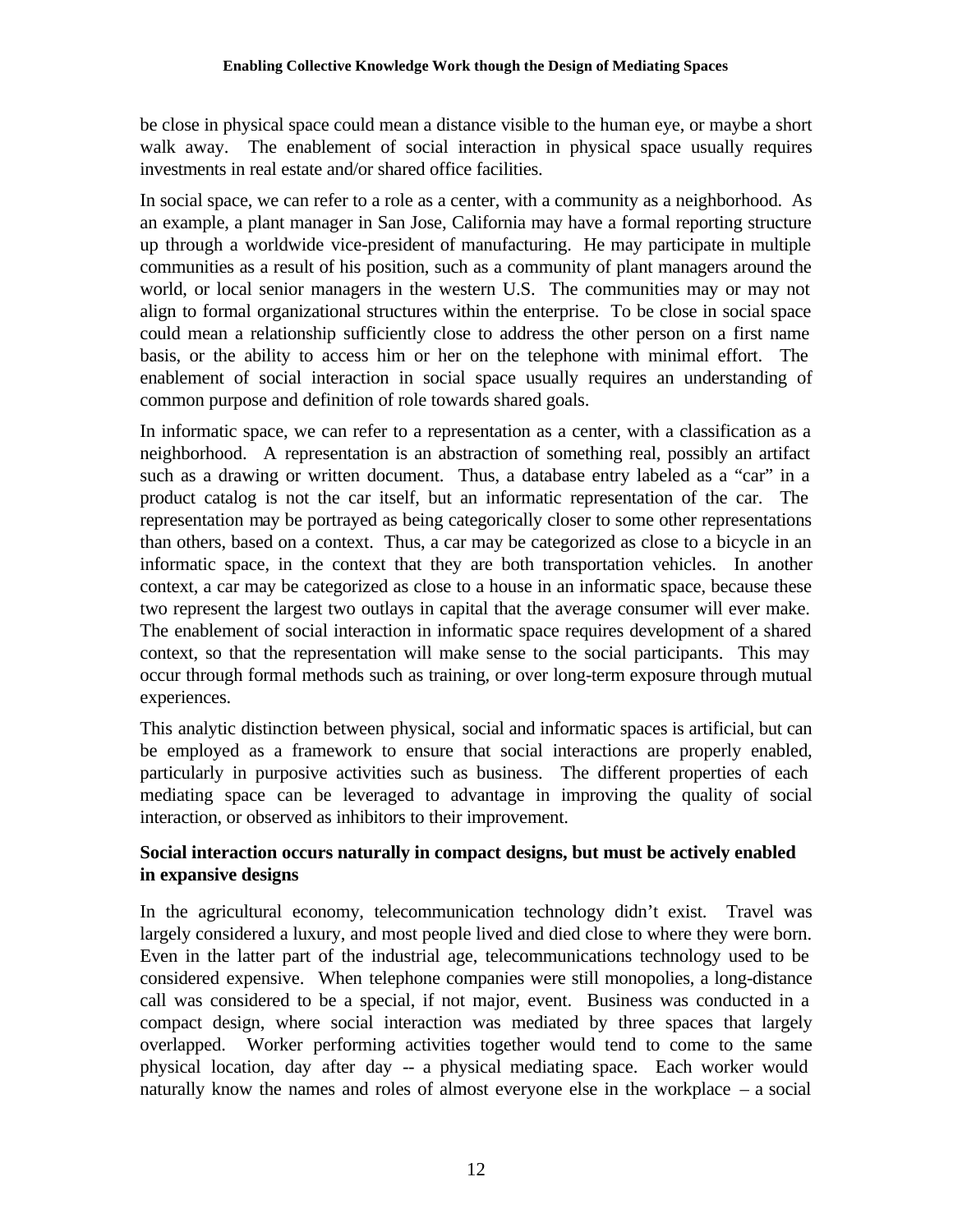mediating space. Most of the workers would share a similar understanding of their world of work, notwithstanding special expertise, but at least at a latent understanding – an informatic mediating space. Long periods of social interaction with the same people, in the same place, on the same subject matter would reproduce coherency in the workforce, sometime described as *social capital* by sociologists such as Robert Putnam (2000).

The mobile workforce of the information economy has seen the overlap in these three mediating spaces gradually being been pulled apart. Today, it's not uncommon to interact only in socio-informatic space while ignoring the physical mediation. When a business professional has a problem, and telephones into a help desk, does it really matter where the help technician is located? An interaction in only the socio-physical space, downplaying informatic mediation, may be practical for historical, cultural or political reasons. A multinational, such as IBM, often has a country general manager at least as a figurehead in each country it works, even though the professionals within the organization effectively report to hemispherical or continental lines of business or industry alignments. Finally, interactions in physical-informatic space can occur as digitally-codified information is replicated without ever consulting the authors or community from which the materials originated. Internet web servers cache documents closer to their sources of demand, so that while it may appear that a click of a mouse may be accessing a document in New York, it is in fact really accessing it through a server in Paris or Hong Kong.

As indicated earlier, analytically treating the three mediating spaces as completely independent parts of a business is artificial. In the real world, we try to take advantage of the unique properties of the three mediating spaces, either singly or in pairwise combination. In addition, we try to minimize the impact on social interaction from the third, de-emphasized space. In the end, however, working only in two-space intersections always begs the third. Teams who work primarily in social-informatic space usually break down unless there are some opportunities for face-to-face meetings – in a physical mediating space. Work oriented primarily towards socio-physical spaces, such as geographically-oriented sales units focused on local accounts, are always looking to share "experiences" and "best practices" from elsewhere. These would be naturally shared in an informatic mediating space. Finally, interaction in a purely physical-informatic space is barren. Would you believe facts and figures cited in a document downloaded off the Internet if there were no references or citations that substantiated credibility  $-$  in a social mediating space?

The value of this framework of three mediating spaces is not inherent in the model itself, but in the way that it has been applied. The next section describes how these concepts have been used as foundations in the contexts of both business design, and information systems design.

# **WHAT PROGRESS HAS BEEN MADE USING THIS APPROACH?**

Since 1997, the co-authors of this paper have been conducting joint research into concepts and techniques that would improve the linkages between business/organizational strategies and the information technologies that support them. The "application development backlog" and "business-I/T gap" have encouraged us to find ways in which both the design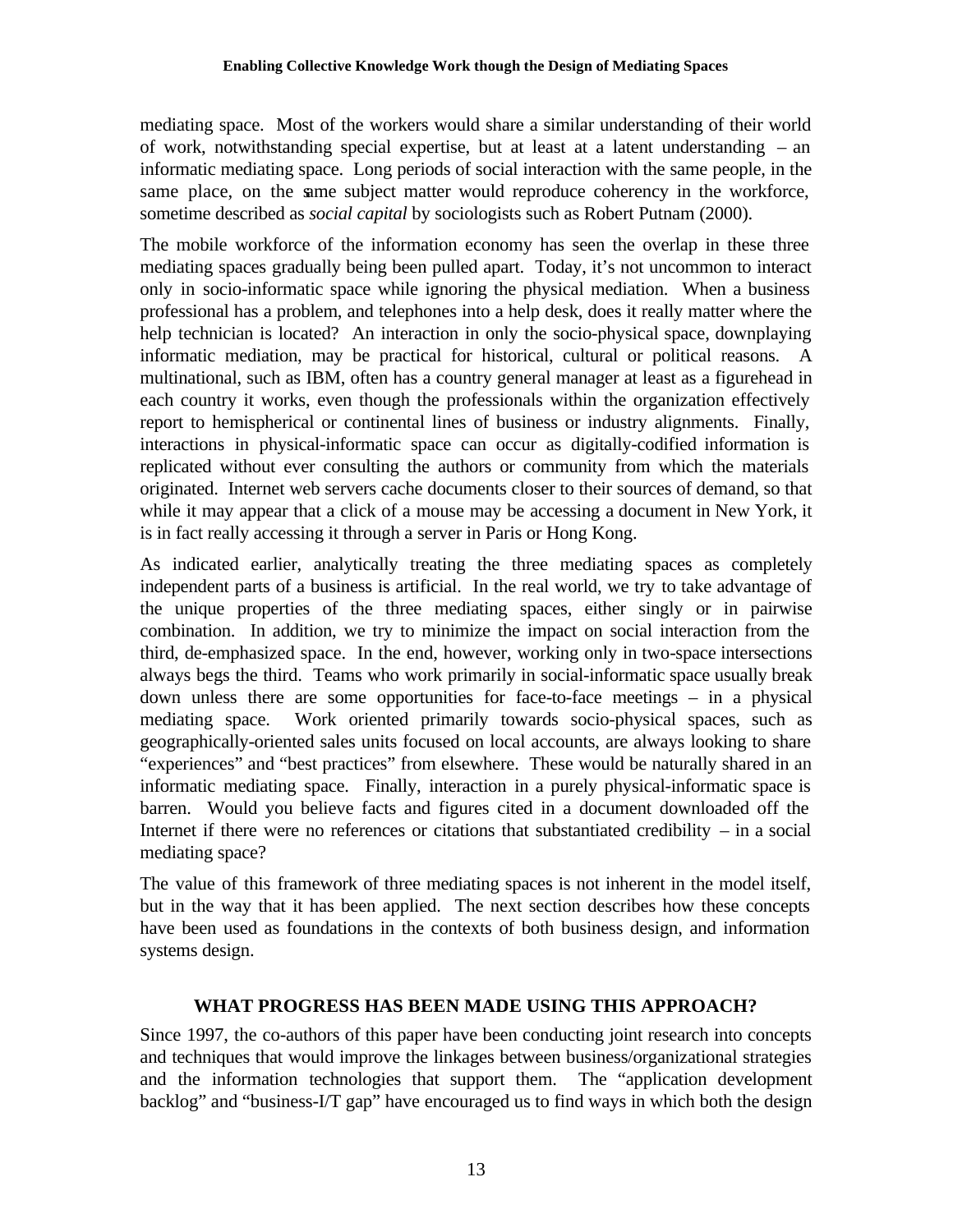of the organization and the design of the information systems can more naturally co-evolve and responsively adapt to change.

The experiences of applying the framework of three mediating spaces are described first in a context of business design, and then in a context of modeling and tools for information systems development.

## **Business Design Discovery Workshops included the mediating spaces framework to qualify the scale and scope of Net Generation business investments**

In 2000 and 2001, the IBM Net Generation Business Unit focused on newly emerging Internet-based businesses, such as e-marketplaces and application solutions providers. A frequent challenge with these start-up companies was that their business designs, funding through venture capital and technical architectures were all intertwined. The business executives were challenged with demonstrating business results rapidly, and with continual scale changes in response to changing demand.

The *Business Design Discovery Workshop* program was a pre-sales facilitation designed to elicit elements of the business strategy context, that could be extended later into technical architecture discussions. Earlier modules of the workshop focused on understanding customer value and organizational purpose, as described by Stephan Haeckel (1999), and as issues of strategic control suggested by Adrian Slywotsky (1996). These led to dialogues about investment in key capabilities, which then had to be deployed in the three mediating spaces, and enabled by infrastructures in two-space intersections.

Examples of questions intended to generate dialogue included:

- Sites & Territories [work deployment in physical space]
	- o Where are the key capabilities to be located? [function, region]
	- o What territory will each site serve? [customers, suppliers]
- Roles & Communities [work deployment in social space]
	- o Who will be accountable to provide capabilities? [sponsor]
	- o What expertise defines the community [skills, knowledge]
- Representations & Classifications [work deployment in informatic space]
	- o What representations are relevant in foresight? [forecasts]
	- o What classifications help? [making sense, keeping order, coordination]
- Workplace Infrastructure [physical / social enablement]
	- o How much workplace facility will be required to properly support capabilities? [physical dimensions, features required]
- Conversation Workspaces [social / informatic enablement]
	- o How much conversation space will be required to properly support capabilities? [volume of conversations, features required]
- Information Architecture [informatic / physical enablement]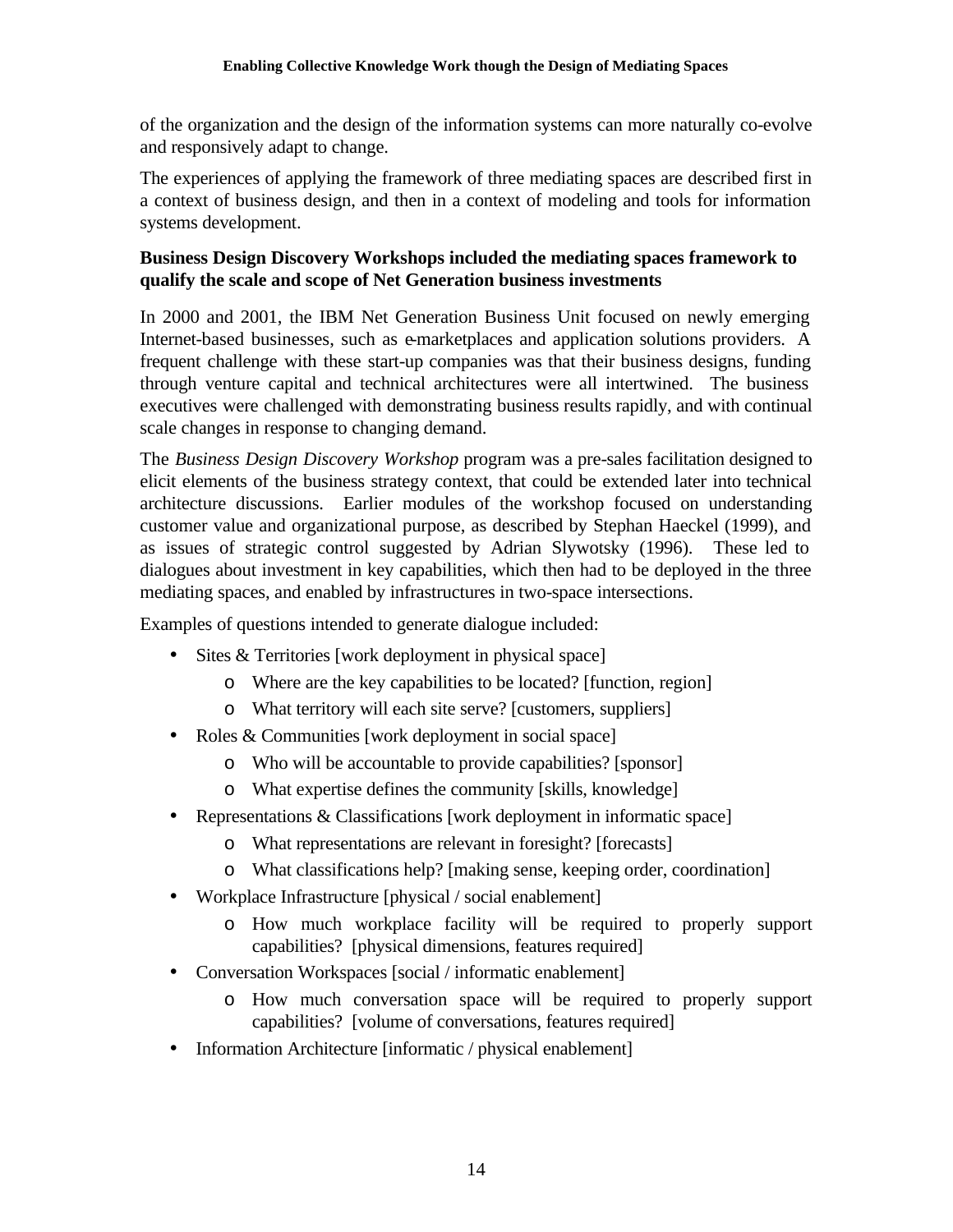o What information architecture will be required to properly support capabilities? [amount and quality of computing, networking and storage features required]

These workshops were conducted with business executives in the United States, China and Australia. The questions provoked serious dialogues about business strategies and the directions for investments. In more than a few instances, the discussions revealed misalignments and ambiguity across the executive team, and presented an opportunity to correct the gaps. The results provided order-of-magnitude estimates of the scale, scope and speed of the business designs, at a detail sufficient that information technology architects could properly size expected computing workloads and the number and location of web servers required.

## **Research into information modeling and system envisioning tools leverage the mediating spaces framework in the pursuit of adaptable information systems**

At the IBM T.J Watson Research Center, the Enterprise Builder project aims to improve the way in which business information systems are conceived and constructed, through development of a system envisioning technology. Much of the challenge in building and maintaining an information system is in the definition of a shared understanding of the business domain, from two perspectives. Information systems developers seek an understanding of the way business is conducted, so that they can construct computer-based tools as resources for action for the business professional. Business professionals, often knowledge workers engaged around a collective set of activities, are interested in tools that will improve their productivity and effectiveness. The communication of requirements between these two groups can be an abstract exercise of unintended miscommunication: the information systems developers take away an impression of what they think business professionals need; and the business professionals take away an impression of what they think they're getting.

Prototypes can greatly facilitate communication between designers and users. In the process of designing a new building, an architect will sometimes take a client onto a proposed site, to give a concrete impression of the proposed building in situ. This can be aided by delimiting spaces with string, or even constructing a mock edifice of some space out of corrugated cardboard or other cheap materials. The client may then "look out the window", or "walk around the floor plan". A system envisioning technology for computer-based information systems is intended to support a similar function, as a "straw man" upon which dialogue on features and trade-offs can be based.

The Enterprise Builder project involves two major activities: an approach to visually representing the information systems that support a business domain in a way that both business professionals and information systems developers can have joint dialogues on meaning; and the construction of a software tool that produces low-powered prototypes that supports that dialogue.

The visual representation of the information system requires definition of a programming language that can describe the information entities of interest, and the relationships between them. Explicit understanding of the business domain as a mediated social system drives a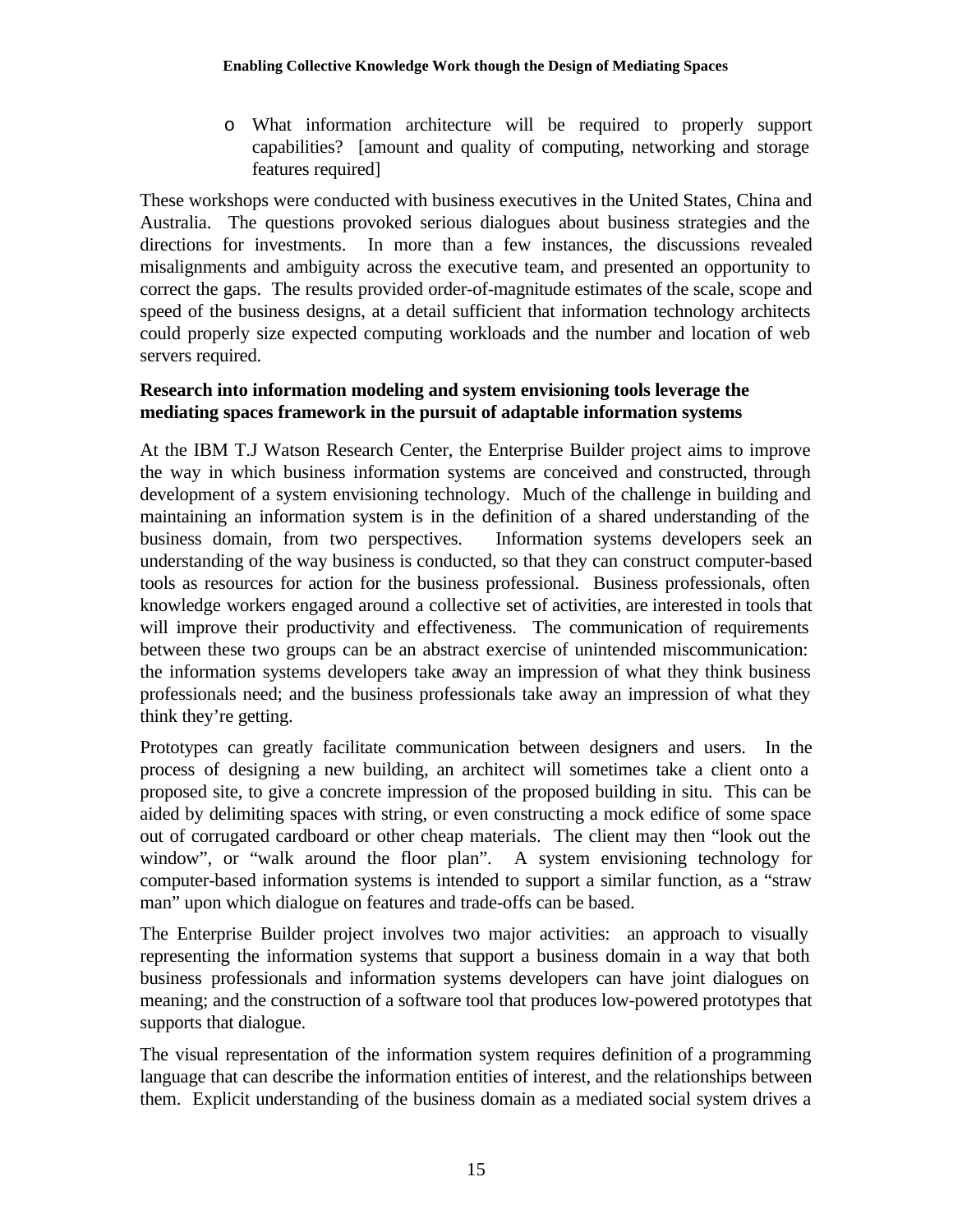less procedural view of work: the ways in which people in a team "get things done" doesn't always follow the codified "procedures manual". Traditional "workflow" approaches emphasize the modeling of paper trails, assuming that individuals perform tasks as in a mechanistic production line, signing off their work step by step. Collective knowledge work is much more fluid, and therefore requires a richer understanding. The knowledge workers in today's businesses should not be treated merely as cogs in a machine, but as sentient beings who can respond to needs in the real world, and adapt their roles and tools in a process of mutual adjustment within the work team.

The current alternatives in software tools used in practice do not provide an appropriate level of support for the flow of conversations that happens in requirements-gathering sessions. Paper-based artifacts such as Post-It notes allow flexibility in moving ideas around, but are difficult to connect together in multiple dimensions, and are not easily transported and stored. Drawing and presentation graphics tools such as Visio, Freelance or PowerPoint make distribution of artifacts simpler, but their document-orientation doesn't support the richness of programming languages. Computer-Aided Software Engineering (CASE) tools such as Rational Rose are useful in implementing computer-based designs once the business domain is "understood", but are heavyweight tools designed for hardcore computer systems developers, rather than business analysts working on the boundary between the two worlds of business and information technology.

The contribution of the three mediating spaces framework has informed the direction of the products from the Enterprise Builder project. The idea of socio-informatic space moves beyond reductive views of data, and portrays a world where meaning can be negotiated and socially constructed. An example of an online auction (e.g. eBay) reveals some of these features.

- Instead of modeling work as a series of procedures (or means), work can be modeled as pre-condition and post-condition states. A potential bidder may join an auction as result of actively being notified by a "watch this item" computer monitor, or due to a casual telephone conversation within the community. It doesn't matter how the person knows to join the auction; it is sufficient to recognize that he or she (a) was not previously a participant in the auction (i.e. a pre-condition state); and (b) has now become a potential qualified bidder (i.e. a post-condition state).
- A conceptual information model of the business domain reflects the multiple classifications of entities. A design for implementation in conventional information technology can bring conceptual constraints such as a single hierarchical classification. A socio-informatic approach suggests retaining the multiple and dynamic classifications within the business domain. Thus, in an auction context, it is not necessary determine the prioritization of classifying an auction as (a) being a reserve auction, (b) having bids against it, and (c) being complete and awaiting payment. The auction can be in all of these classifications simultaneously, and representing it in any other way reflects the intent of the information systems designer, and not the real world.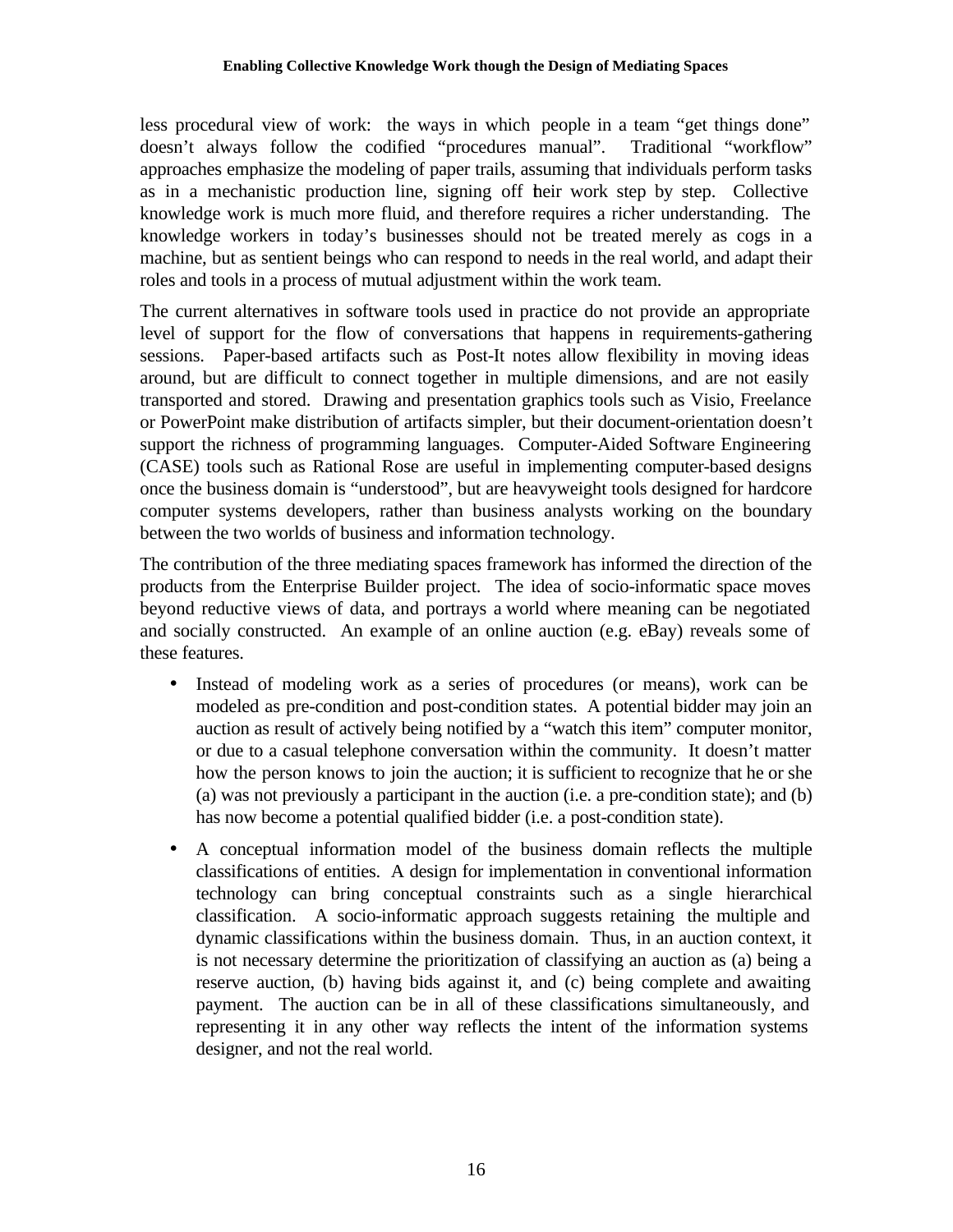As a continuing research project, the Enterprise Builder team is refining its approach and tools in consultation with the community of business analysts who are the potential target users.

# **WHAT RESEARCH NEEDS TO BE FURTHER DEVELOPED?**

In many respects, the framework of three mediating spaces reflects the authors' progress over five years of joint research into business design and information systems design. We are continuing to refine our understanding, based on these foundations

## **The understanding of three mediating spaces builds on General Systems Theory, and Computer-Supported Cooperative Work**

At the foundation of our understanding businesses and information systems, General Systems Theory clarified a common set of language and concepts across both domains. As an example, Gharajedaghi (1999) adds to clarity, with concepts such as:

- Function the contribution of a part to its containing whole, also expressed as the outcome, the results produced, outputs, ends or effects.
- Structure the part-part arrangement in space, also expressed as the components and their relationships, inputs, means, or causes.
- Process the part-part arrangement in space, also expressed as the sequence of activities and know-how required to produce outcomes.

These definitions are applicable for all types of systems. A business, however, has special properties in its definition as a social system, as does the information system that supports it. Sir Geoffrey Vickers (1967) provides a helpful definition of a social system:

… a set of ongoing relations between persons and organizations, governed by mutual expectations which are usually embodied in roles. It is of course a very complex pattern. Each of us forms part of several subsystems and each of these is incorporated in varying degrees in others … [p. 59]

In a business context of collective work, we have been particularly interested in social systems as purposeful and purposive entities. Ackoff & Emery (1972) explored human beings as ideal-seeking (purposeful) individuals, and Emery (1977) revisited the pursuit of objectives as purposive groups.

Different people understand "information systems" in different contexts. In our work, we seek to be careful in our language, and selectively use the words "informatic", "information" and "informational". Krippendorf (1986) write that informatics …

… includes computer science, the more application oriented efforts of management information systems, automation of production but also data processing including statistics for decision making.

Because of its technological commitments, informatics has disemphasized the study of information flows and computation within organisms and largely ignored the organizational consequences of information flows, human communications and the use of computes in large social systems. [p. 38]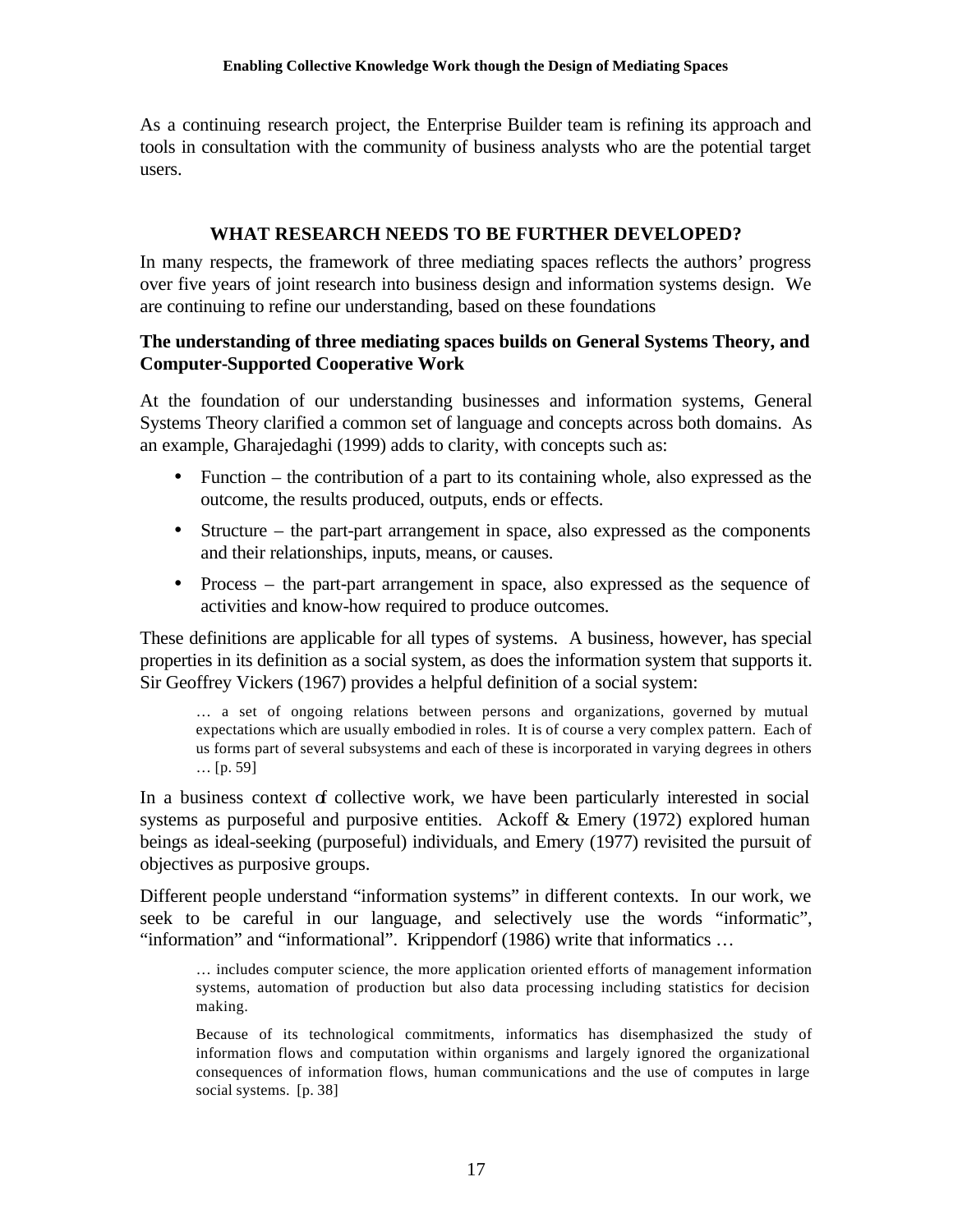When we refer to an "information system", we mean more than just a system that retains data, because information has elements of "informing" individuals within a social system. Gregory Bateson (1970) provides a definition where information has a function for human beings.

… what we mean by information – the elementary unit of information – is a *difference which makes a difference*, and it is able to make a difference because the neural pathways along which it travels and is continually transformed are themselves provided with energy. [p. 459]

In a business-related context, Barabba and Zaltman (1991) provide an interpretation of Haeckel and Nolan (1993) that differentiates between data, information and knowledge.

… we have modified Haeckel's conception of an information hierarchy. The basic objective is to achieve more with less. We start with many codified observations which we described as DATA; by putting data in CONTEXT -- a decision framework -- we develop INFORMATION; by applying INFERENCE (judgment) to contextual information we generate INTELLIGENCE; as we gain CERTITUDE (greater certainty and acceptability) it leads to KNOWLEDGE; and by applying SYNTHESIS -- holistically bringing together knowledge parts -- we create WISDOM. In this way we can simultaneously decrease the volume of the data while increasing their value to the user. [pp. 45-46]

Through these definitions, we expand the mechanistic view of informatic, to include humans as part of an information system.

The above understanding of social systems and information systems was supplemented by knowledge of how groups of people work together using information technologies. The Association for Computing Machinery regularly convenes a community of practice around Computer-Supported Cooperative Work, in which we participated. In a discussion on accountability, Simmonds & Ing (2000) discusses the relationship between the use of empowered coordination of work, and the information technology supporting it. An effective understanding of the foundations blends knowledge from sociology, psychology and human systems, drawing directly from social theory (e.g. Bourdieu & Wacquant (1992)), and from architecture, (e.g. Alexander et. al. (1977)).

## **Further enrichment is expected through postmodern social theory and development of a socio-informatic pattern language**

In practice, the direction of this research program has gradually shifted from understanding business and information systems per se, in favor of changes in their designs. Our interests tend neither towards starting up entirely new organizational systems in business, nor to constructing de novo information systems, but instead adapting and refining the systems that already exist. Thus, the interests in organizational components are shifting towards postmodern social theory, and the interests in information systems are shifting towards development of a socio-informatic pattern language.

Social theory, as a philosophical foundation for sociology, provides a rich foundation on which an understanding of business can be constructed. The social practices view suggested by Brown & Duguid (1991) and Wenger (1998) provide a different perspective in describing collective knowledge work, but more research needs to be done on prescriptive approaches. A promising direction builds on the framework of style and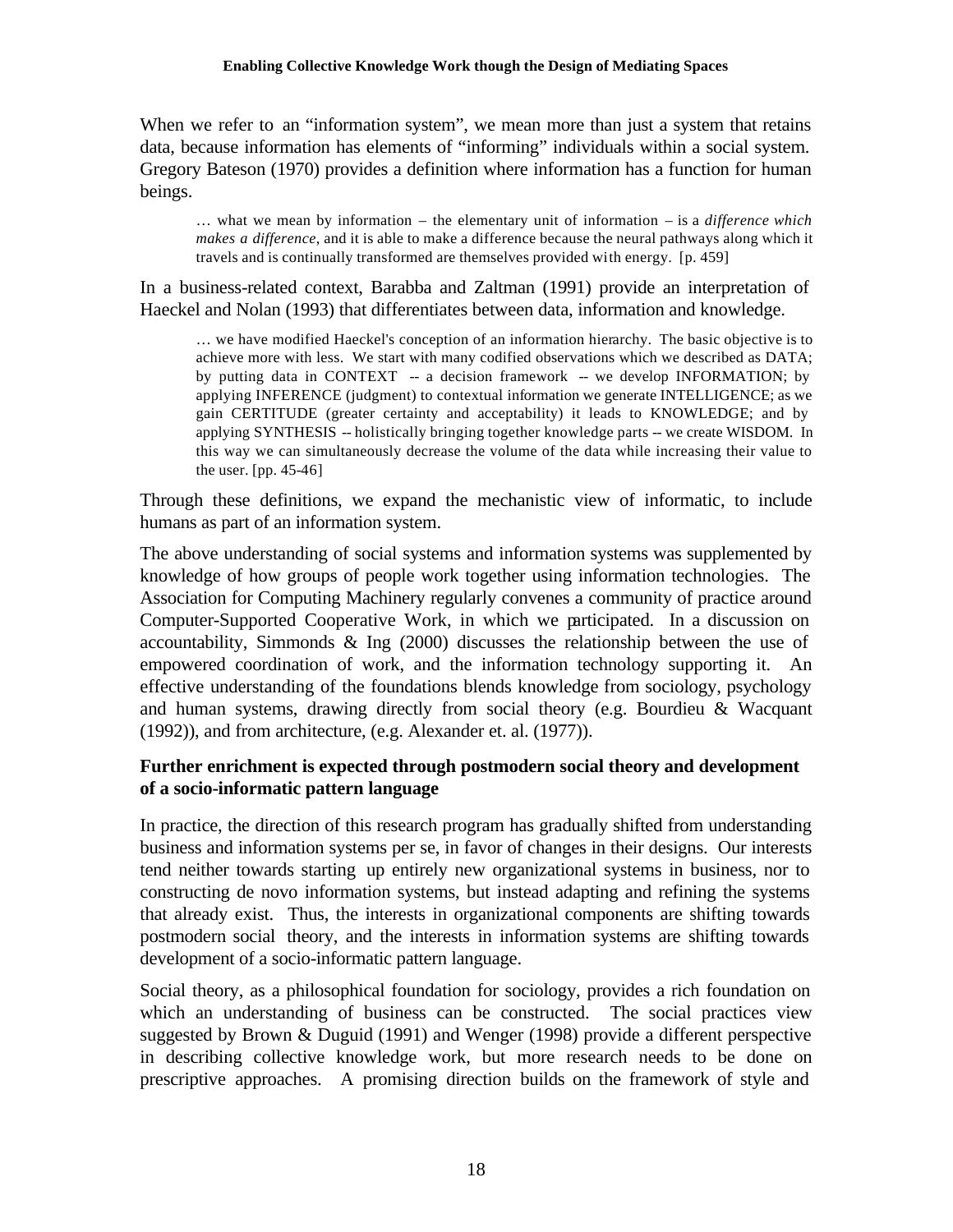disclosive spaces from Spinosa, Flores & Dreyfus (1997), and a foundation of "Being-inthe-World" from the commentary by Hubert Dreyfus (1991) on Heidegger.

The development of a socio-informatic pattern language is likely to be founded less in theory, and more in practice. In a purely informatic sphere, the popularity of Gamma et. al. (1995) has demonstrated that patterns are not just for architects designing buildings, but can serve as a common language amongst designers of object-oriented program code. A similar effort by the community interested in socio-informatic contexts needs to be developed. In a system envisioning approach to information systems development, such a pattern language would be helpful when incorporated directly into a computer-based tool.

## **The expected benefit of this research is businesses that better adapt to change, in the contexts both of social systems and information systems**

In continuing this program of research, we seek clarity in our theoretical foundations in order to inform the approaches and techniques which are to be applied in the real world. Thus, we expect the intellectual development of our understanding of social systems and information systems to develop in conjunction with practice. Although many managers have hoped that the increased pervasiveness of computing in our society would result in business people who understand information systems inside and out, this has not yet proven to be the case. The design of information systems and the design of social systems still largely require different skills and orientations. We hope that our contribution of the three mediating spaces to the conversations between the two domains will result in business that are more alive, and information systems that are more naturally adaptable to change.

### **REFERENCES**

- Ackoff, R.L. and Emery F.E. (1972), On Purposeful Systems, Aldine-Atherton, Chicago
- Ackoff, R.L. (1994), *The Democratic Corporation: A Radical Prescription for Recreating Corporate America and Rediscovering Success*, Oxford University Press, New York
- Alexander, C., Isikawa, S, Silverstein, M. (1977), *A Pattern Language: Towns, Buildings, Construction*, Oxford University Press, New York
- Alexander, C. (1979), *The Timeless Way of Building*, Oxford University Press, New York
- Bateson, G., (1970), Form, Substance, and Difference, *General Semantics Bulletin* (37), republished in Bateson, G., (1972), *Steps to an Ecology of Mind*, :454-471, Jason Aronson Inc., San Francisco
- Brown, J.S. and Paul Duguid (1991), Organizational Knowledge and Communities of Practice, Organization Science, (2)1:40-57.
- Bourdieu, P. and Wacquant, L. (1992), *An Invitation to Reflexive Sociology*, University of Chicago Press, Chicago
- Chandler, A.D. (1977), *The Visible Hand: The Managerial Revolution in American Business*, Belknap Press, Cambridge, MA
- Dreyfus, H.L. (1991), Being-in-the-World: A Commentary on Heidegger's Being and Time, Division I, MIT Press, Cambridge, MA
- Drucker, P. (1994), The Age of Social Transformation, *The Atlantic Monthly*, 274(5):53-80, also accessible at http://www.theatlantic.com/election/connection/ecbig/soctrans.htm
- Erickson, T.D, (1993), From Interface to Interplace: The Spatial Environment as a Medium for Interaction, *Proceedings of the European Conference on Spatial Information Theory.* Springer-Verlag, Heidelberg, available at http://www.pliant.org/personal/Tom\_Erickson/Interplace.html